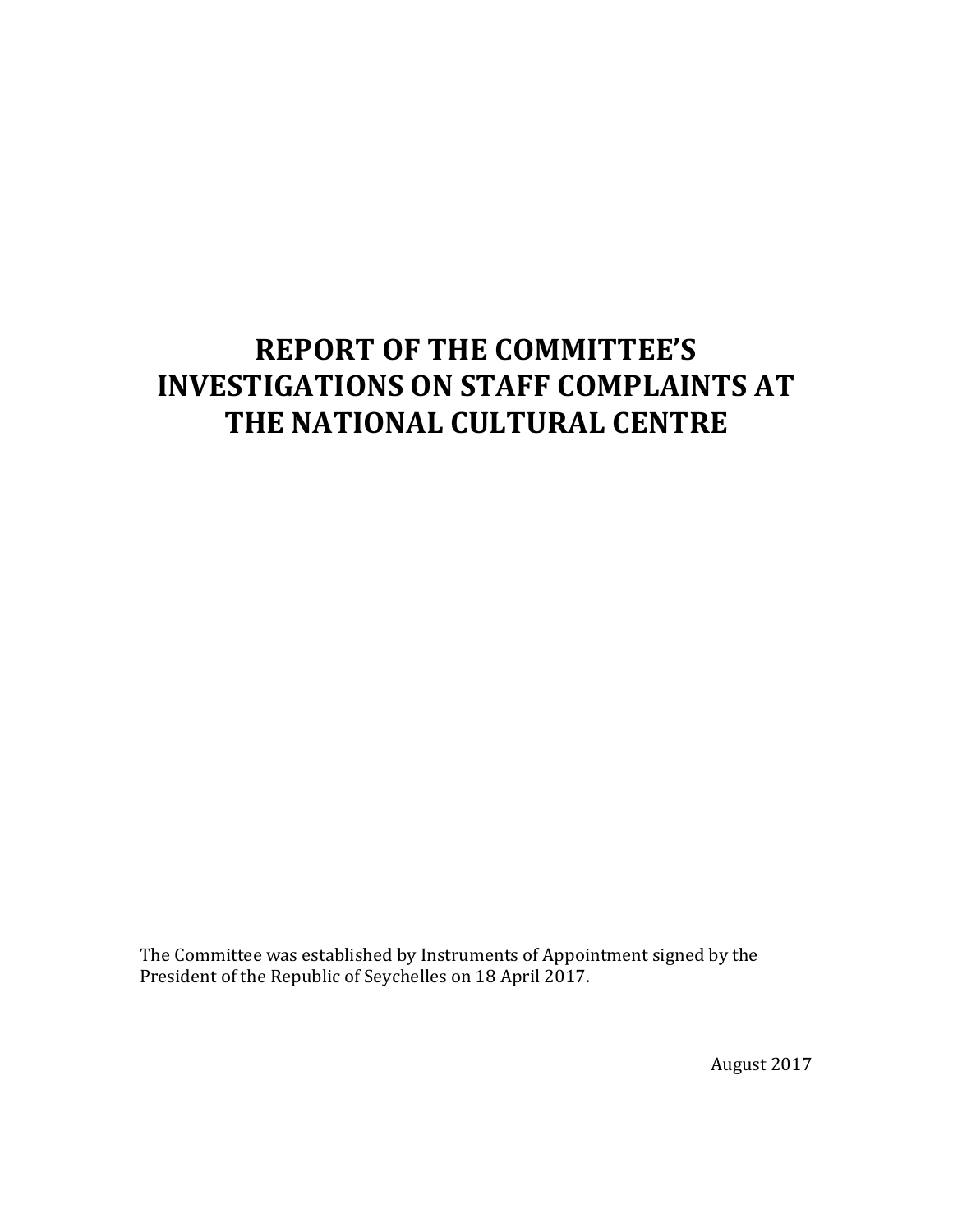# **Contents**

| 1. Preface                                                         | 3              |
|--------------------------------------------------------------------|----------------|
| 2. Terms of Reference of the Committee                             | $\overline{4}$ |
| 3. Institutions situated in the National Cultural Centre           | 5              |
| 4. Chronology of the Committee's Activities                        | 7              |
| 5. Documents and Information Relied Upon                           | 10             |
| 6. The Law: Civil Claim through the courts and Occupational Health | 13             |
| 7. Scientific Literature Review                                    | 16             |
| 8. Key findings from face to face Interviews                       | 19             |
| 9. Evidence of Causation                                           | 21             |
| 10. Recommendations - Compensation                                 | 23             |
| 11. Recommendations - Remedial Action and Future Practices         | 25             |
| 12. References                                                     | 28             |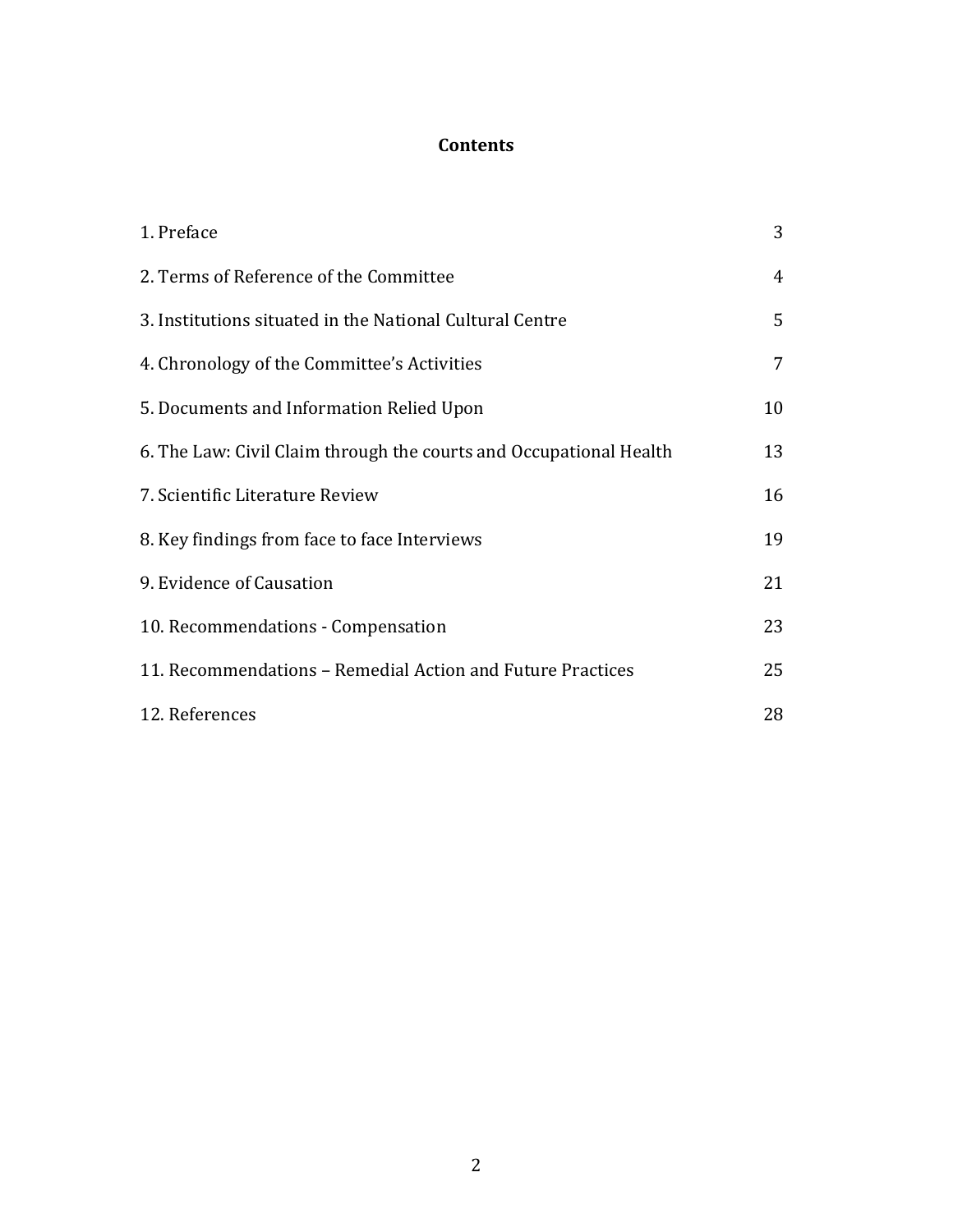# **Preface**

The work of the Committee was dominated with the gathering of information. If we were to assess the merits of compensation claims of staff of the National Cultural Centre, we needed to obtain information and data relevant to the matter.

Initially, we were provided with documentation from the Culture Department. These are listed in this report. To complement the information that we had been provided with, the Committee also undertook visits to the National Cultural Centre in Victoria and the National Records Centre at Providence. On site ad hoc interviews were conducted during these visits to the staff in both locations. The Committee also held interview sessions with over 100 current and former staff of the Culture Department and with individuals who worked in the National Cultural Centre for a prolonged period of time.

Along the way of collecting data, it became clear to the Committee that any award of compensation would not suffice in addressing the concerns proper of the staff. It was evident that there were still issues that the staff encountered in the work environment that needed to be addressed. A compensation award for malady suffered so far would only lead to further compensation awards for future ailments if the underlying issues remain.

The Committee's recommendations have been split into two separate chapters. The penultimate chapter of this report states the Committee's recommendations with regards to the merits of staff claims for compensation. The final chapter addresses existing staff concerns and recommends remedial action.

Divino Sabino Committee Chairperson

August 2017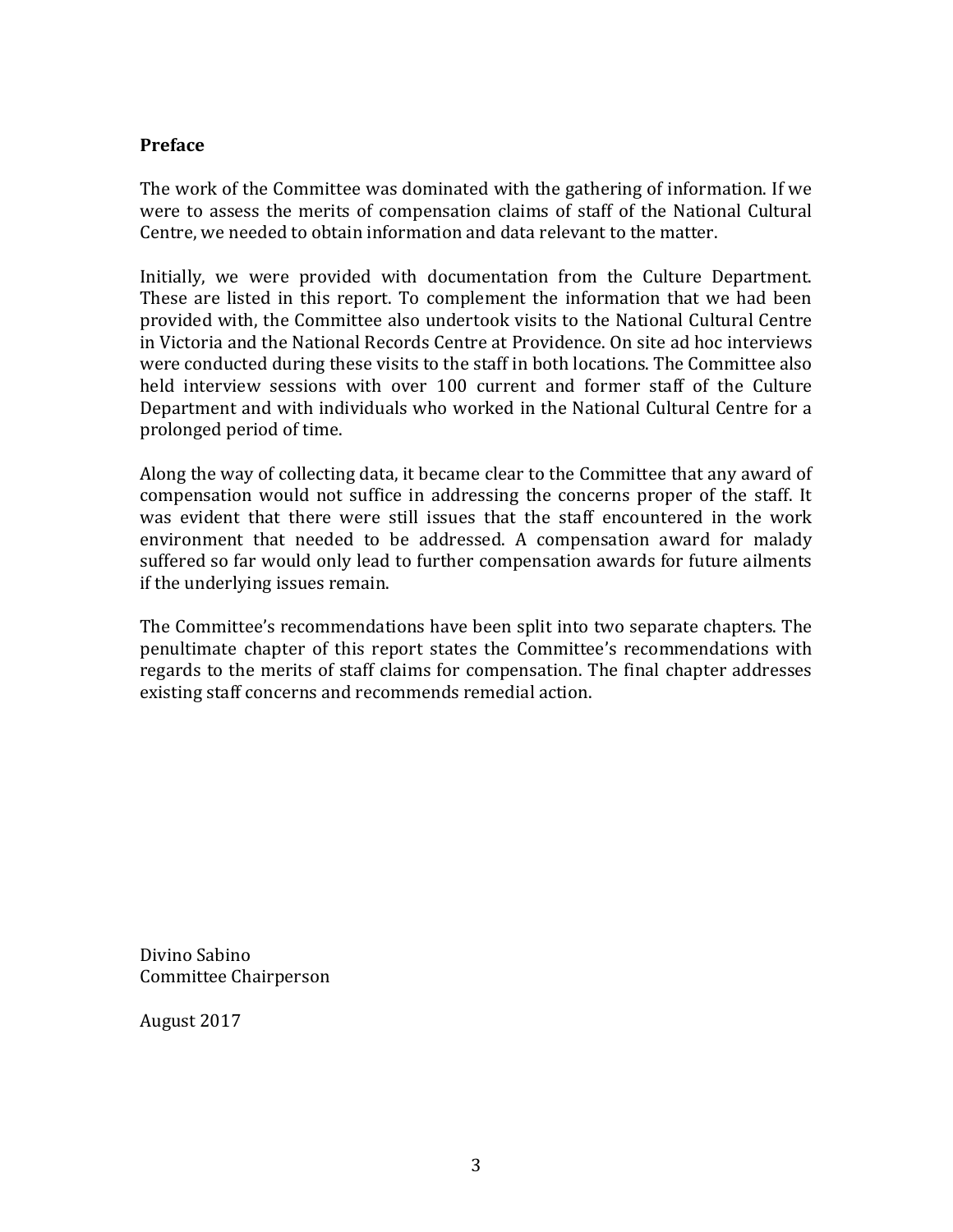### **Terms of Reference of the Committee**

By Instruments of Appointment dated 18 April 2017, the Committee was established by the President of the Republic of Seychelles to investigate the complaint of staff affected by fungus in their work place and the merit of their claim for compensation.

Originally, the report and recommendations on remedial action of the Committee were to be submitted to the President by the  $30<sup>th</sup>$  June 2017, but as the Committee required more time to gather information, this deadline was extended to the end of August 2017. It must be noted that the Committee members worked on this matter within and around their work schedules and other commitments.

The Instrument of Appointment highlights three particular areas that the Committee had to work on: -

- (i) Investigating the complaint(s) of staff affected by fungus in their work place;
- (ii) Investigate the merit of staff claims for compensation; and
- (iii) Make recommendations on remedial action.

This report addresses these three areas.

The Committee comprises of four members with diverse backgrounds: -

Mr Divino Sabino, the Chairperson of the Committee, is a practicing Attorney-at-Law and Notary.

Ms Ivonia Richardson is the Director General for Public Administration  $&$ Compliance Division in the Department of Public Administration. She is also a member of the Records Committee under the Sevchelles Archives Act and Chairperson on the Committee for Management and Allocation of Office Space in Government.

Ms Cecile Decommarmond is the Director General for Human Resources and Budget Management in the Ministry of Local Government. She was formally Director in Human Resources in the Culture Department and was based at the National Cultural Centre.

Dr Jastin Bibi is a medical practitioner and currently the Senior Registrar in Epidemiology and Statistics within the Public Health Authority.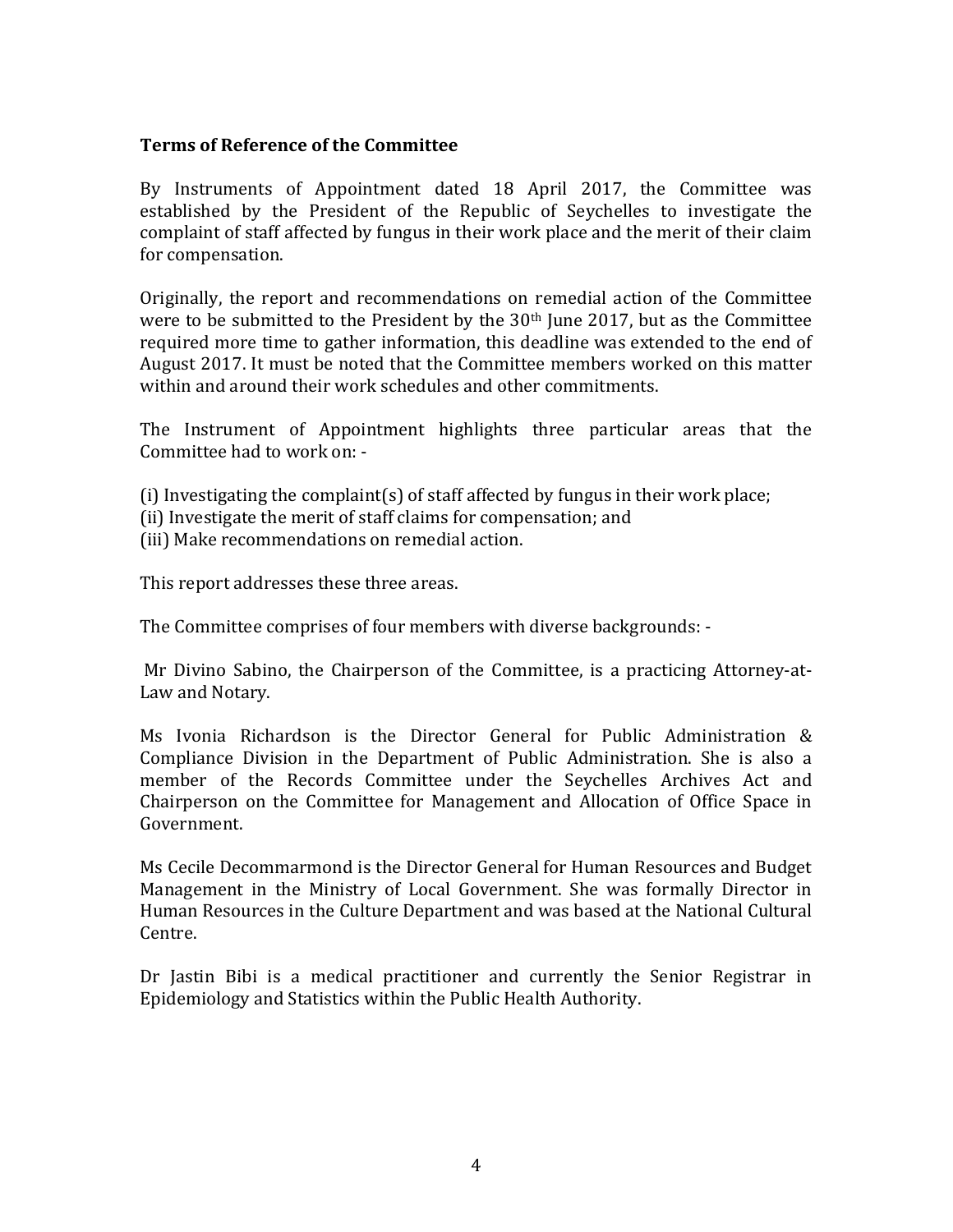# **Institutions situated in the National Cultural Centre**

#### Background

The National Cultural Centre was officially opened on  $18<sup>th</sup>$  June 1994 on premises of Francis Rachel Street. The plan to construct the building was initiated in the National Development Plan of 1985-1989. To implement the project the Government instituted the National Library Trust Fund and construction of the building started in 1991.

The building was constructed to house the National Library as the previous building could not accommodate the demand for library services brought upon by the country's development. At the time, the National Library was situated in a building located on State House Avenue that was last renovated 1978 – 1979.

#### National Library

The Seychelles National Library of which its vision is to develop the Seychelles National Library as one of the country's main Information Centres, is a dual purpose library which operates both as a public and a national library and is governed by the National Library Service Act, 2010. It is a manned by a workforce of 37 staff divided into four units namely - Public Library Services, National Library Services, Technical Services and Community Library Services. Its mission is to provide public library services for educational, informational and recreational needs of all individual, this leading to a Cultural nation.

# National Archives

The National Archives vision is to develop the National Archives as the country's main centre for historical research. It consists of three main Sections: The **Archives Section** comprising of the Research and Reference Unit. The **Archives Conservation** comprises of the Digital Conservation Unit. The **Records Management** located at the Providence Records Centre comprises of the Records Classification Unit, the Archives Retrieval Unit and the Inspectorate Unit. The Administration comprises of the Director, the Secretary and the Administrative Officer. There are presently a total of 35 members of staff including the Providence Records Centre. Its mission is to collect, preserve and make accessible archival documents of enduring value through the use of the latest information technology.

# Culture Department's Secretariat

In 1998 - 1999 the Minister of Culture's Secretariat and its Principal Secretary's Secretariat was accommodated in the National Cultural Centre building.

In 2003- 2004 the Administrative and Finance Section was relocated from National Arts Council building to the National Cultural Centre.

#### National History Museums

In 2004 the National Museum of History was relocated from the building on State House Avenue to the National Cultural Centre. It has 10 staff.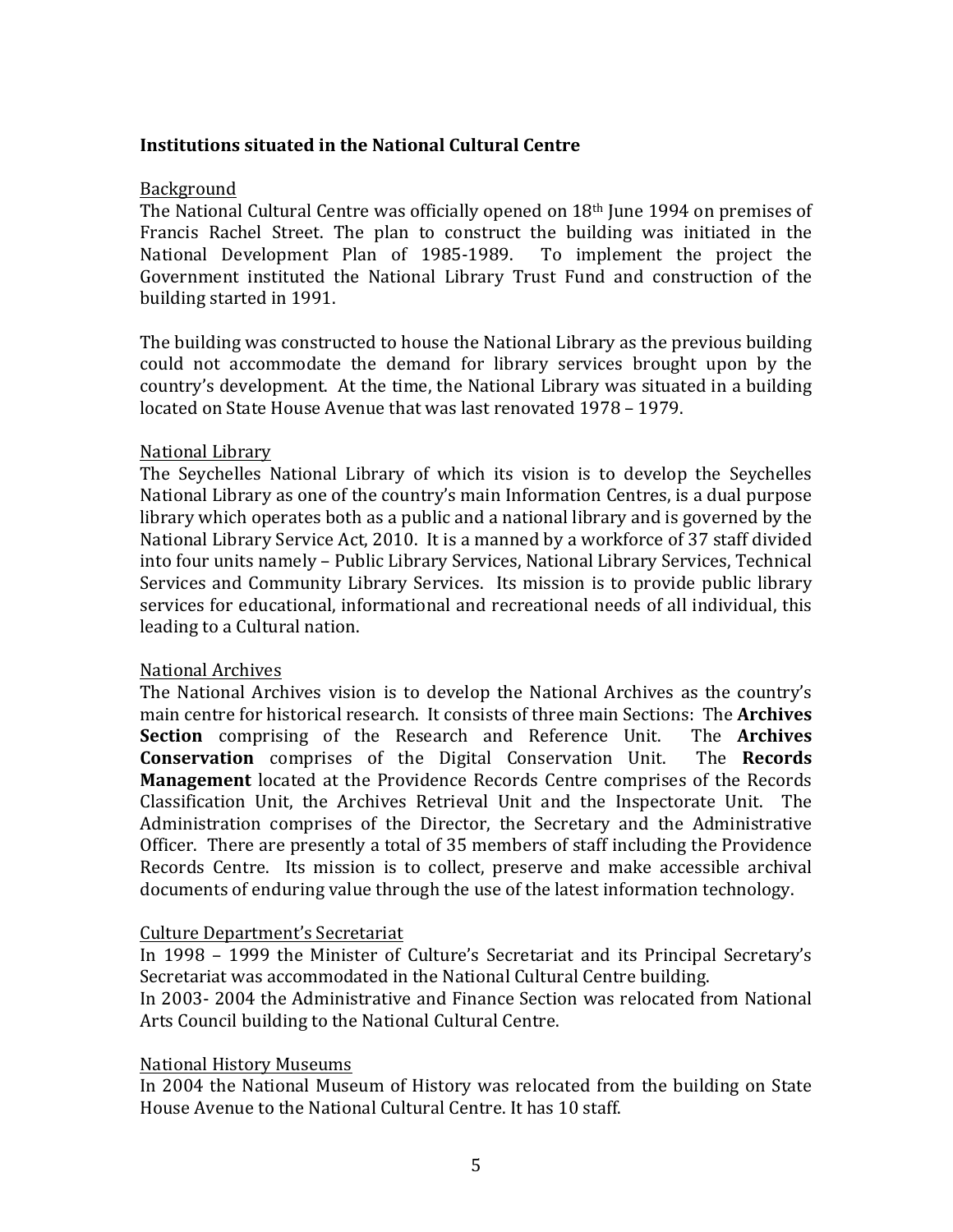#### Copyright Unit.

The Copyright Unit has 6 staff and was relocated from the National Heritage building to the National Cultural Centre in 2010.

#### Electoral Commission

The Electoral Commission's Office has been occupying additional space at the National Cultural Centre to facilitate conduction of national elections from 2006.

To accommodate the various departments, open spaces within the National Cultural Centre were partitioned to create several closed offices.

According to a Chronology Report prepared by the Culture Department in 2015, the first complaints of serious itching was reported in 2010 when a staff member was working on old correspondences.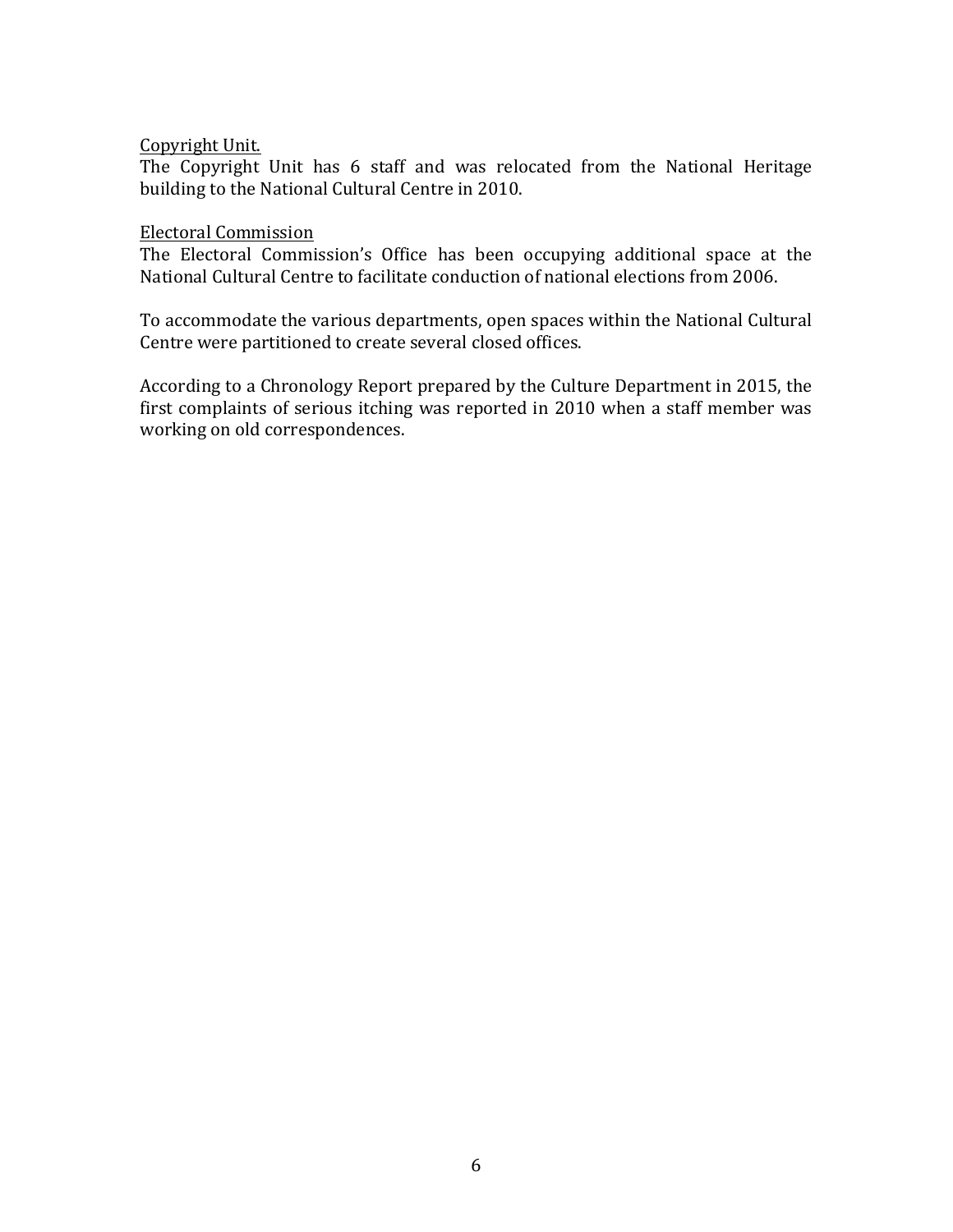# **Chronology of Committee's Activities**

By letter dated 16<sup>th</sup> February 2017, staff of the National Library and Archives wrote to the President of the Republic of Seychelles to alert the President to the difficulties that they have faced, and continue to face at the National Library and Archives.

After the members were consulted with regards to forming part of the Committee, it was the website of the Office of the President of the Republic of Seychelles, on the  $31<sup>st</sup>$  March 2017, that announced the establishment of the Committee to investigate complaints by public sector employees located in the National Cultural Centre that their health has been affected by fungus emanating from the Archives Section in the building.

The President of the Republic of Seychelles signed the Instruments of Appointment establishing the Committee to investigate the complaint of staff affected by fungus in their work place and the merits of their claim for compensation on the  $18<sup>th</sup>$  April 2017. By the end of April 2017, all Committee Members received their Instruments of Appointment and were provided by the Culture Department through the Department of Public Administration with a bundle of documentation in soft form. The bundle of documentation included earlier reports, investigations, photographs and memos. These are listed in the chapter below on resources consulted by the Committee.

The Committee met for the first time on  $5<sup>th</sup>$  May 2017 wherein a plan of action was conceived and issues were discussed. It was at this stage that the Committee became wary of the original deadline of  $30<sup>th</sup>$  June 2017, as information and data received at the time seemed inadequate.

The Committee would meet again on the  $12<sup>th</sup>$  May 2017 to discuss gathering more information, the holding of interviews and inspection of the National Cultural Centre.

On the  $17<sup>th</sup>$  May 2017, the Committee visited the National Cultural Centre. Firstly, the Committee met with the then Principal Secretary Ms Benjamine Rose and a delegation of senior officials of the Ministry which comprised of Mr Gabriel Essack (Technical Advisor), and Mr Alex Rath (Director for Human Resources Management). In the meeting, the officials of the Culture Department gave the Committee a briefing of the history of the issues encountered by the staff. Immediately after the meeting, the Committee inspected several areas of the building that is occupied by the National Library and administrative staff of the Culture Department. The Committee decided to inspect the premises without the senior officials. In the process the Committee observed the premises on its own accord, drew its own conclusions and spoke to several staff who were candid with the Committee Members about their ailments and concerns.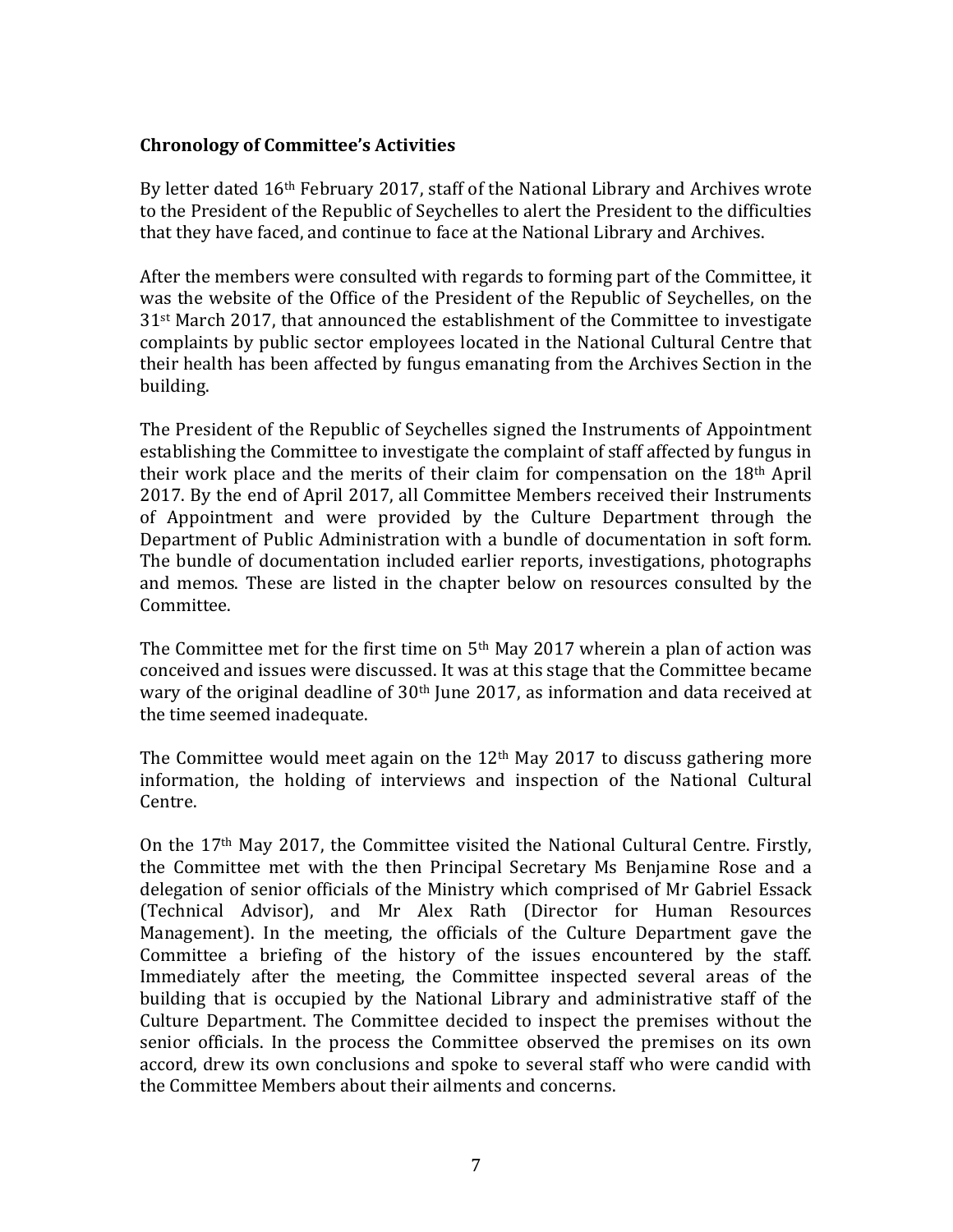On the  $19<sup>th</sup>$  May 2017, the Committee visited the part of the National Cultural Centre building that is occupied by the National Archives. The Committee first met with the Director of the National Archives, Mr Alain Lucas, who briefed the Committee about the history of the issues surrounding the National Archives premises. Thereafter, the Committee inspected the premises and spoke to the staff, who were candid about their experiences and observations.

The Committee held its third meeting on  $26<sup>th</sup>$  May 2017 where it discussed the contents of a questionnaire that it wanted to use to interview all staff of the National Cultural Centre. Also discussed were members' observations in the two site inspections. Members also discussed obtaining medical reports of the staff members that consulted a Medical Doctor at the time of the outbreaks. Originally, the Committee planned to obtain these medical reports and then interview staff. It was not known to the Committee members at the time that these reports contained little information and was otherwise unhelpful towards the work of the Committee and a great deal of time was wasted trying to obtain these medical reports.

The Committee was working towards the final version of its questionnaire when they were alerted to the fact that there were some staff members of the National Archives who were leaving the jurisdiction on an extended working visit to the People's Republic of China. The Committee therefore decided to interview these 5 staff members on the  $8<sup>th</sup>$  June 2017. Each of the five staff members were interviewed one at a time by three of the four Committee members that comprised of the interviewing panel.

The Committee met for the  $4<sup>th</sup>$  time on  $16<sup>th</sup>$  June 2017 where it sought to look at the progress of its work and progress in obtaining medical certificates. Members worked on finalizing the questionnaire to interview the staff of the National Cultural Centre.

When the Committee next met on  $23<sup>rd</sup>$  June 2016, it decided that it would press on with the interviews despite not having the medical reports. The questionnaires were in a finalized format. Dr Bibi had stated that he would procure the assistance of volunteers who would assist in conducting the interviews. It was decided that in order to expedite the interviews of 100 plus workers, it would be best that each Committee member would interview staff separately, so that there would be multiple interview panels at a time.

The interviews took place on  $26<sup>th</sup>$  June 2017 at the ex National Assembly Hall at the National Cultural Centre. Each Committee member was assigned with hard copies of the questionnaire. Three volunteers were procured by Dr Bibi to assist in conducting the interviews and they were Dr Winnie Lowah, Ms Anita Bonne and Ms Chantal Rath. Dr Bibi co-ordinated the smooth operations of the interview, accordingly, there were six interviews being conducted at any one time. This sped up the process so that 113 staff were interviewed on the day. Each interview commenced with the worker being informed that the information they provided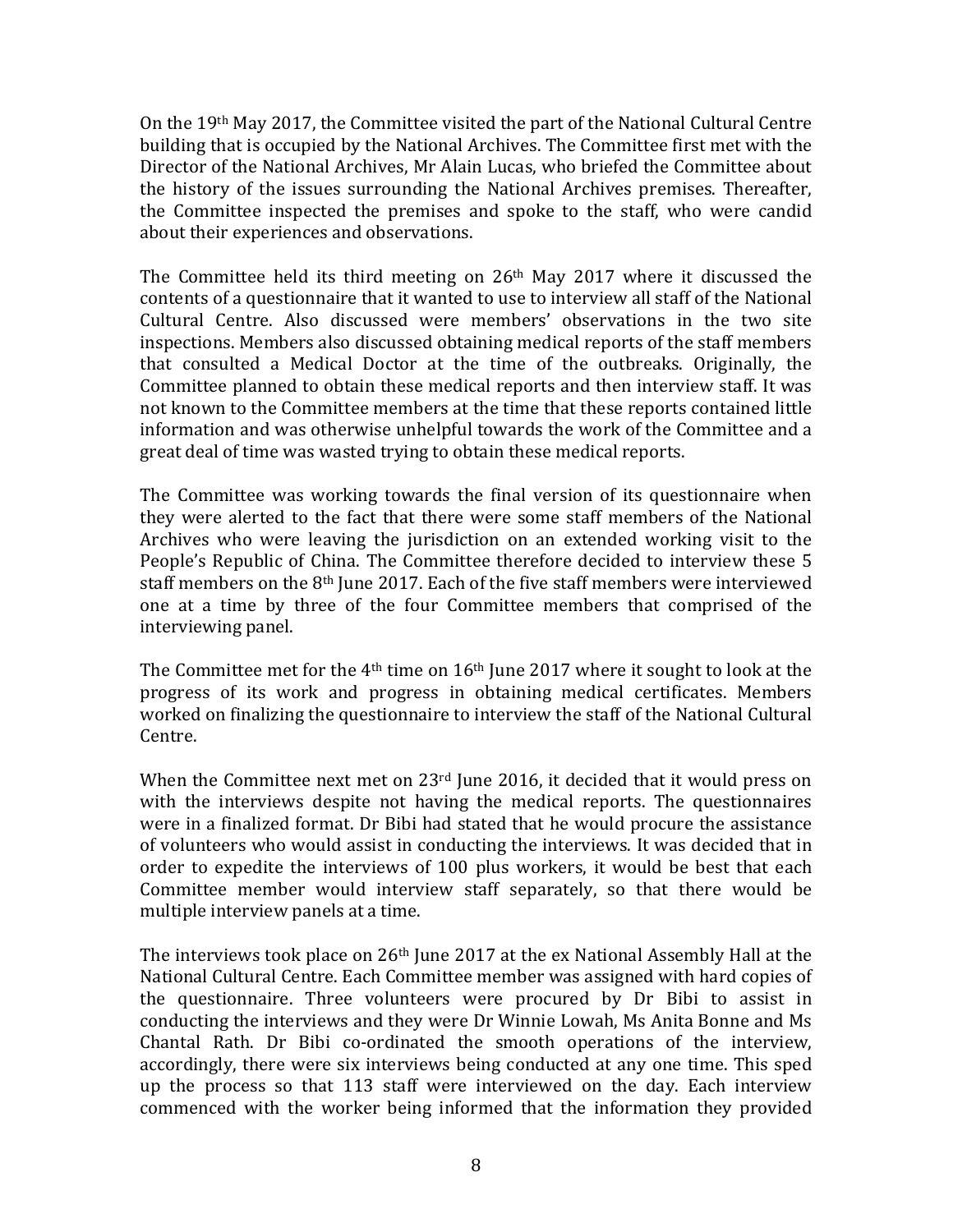would remain confidential and that they should therefore be free to express their views. Each worker was assigned an identification number known only to the Committee Members and their interview questionnaires therefore did not feature their names. Workers were all asked the same set of questions which included questions on the periods when they worked at the National Cultural Centre, their ailments, work conditions and work locations, home conditions, whether they noticed a difference in their ailments when they were at the work place versus outside of the work place etc. The questionnaires were then deposited with Dr Bibi who would compile the results for statistical analysis.

On 28<sup>th</sup> June 2017, the Committee visited the National Records Centre at Providence. The Committee had been alerted to the fact that the building housed a number of archival documents and had staff issues as well.

The  $6<sup>th</sup>$  Committee meeting was held on  $14<sup>th</sup>$  July 2017. The Committee discussed the fact that they had been approached by individuals who claimed to have worked at the National Cultural Centre but were not informed about being interviewed. At this stage, the Committee decided against holding further interviews, as it would lead to delays in compiling the interview statistics and delays in producing this report. In any event, the preliminary results illustrated clear patterns amongst the workers interviewed. The Committee also observed the lack of medical reports received from staff. Some staff never consulted a medical doctor for their ailments, whilst some only sought over the counter medication such as anti-fungal creams for topical conditions they developed.

The  $7<sup>th</sup>$  meeting of the Committee took place on  $4<sup>th</sup>$  August 2017. The Committee discussed its final schedule and sought to get to work on producing this report. Recommendations were discussed. The Committee was also wary of continuously being approached by ex workers of the National Cultural Centre who wanted to be interviewed and also by certain rumours that the Committee had already decided on its recommendations.

The  $8<sup>th</sup>$  meeting of the Committee took place on  $18<sup>th</sup>$  August 2017. The Committee set a timetable for the remainder of the month of August with regards to completing this report. Members agreed to the format and chapters of this report and discussed its recommendations.

The  $9<sup>th</sup>$  meeting of the Committee took place on 24<sup>th</sup> August 2017. Members discussed and agreed in principle on the recommendations set forth in this report. Dr Jastin Bibi was not in the country but took part in the meeting via Skype.

The  $10<sup>th</sup>$  and final meeting of the Committee took place on  $29<sup>th</sup>$  August  $2017$  where the Members agreed to the contents of this report.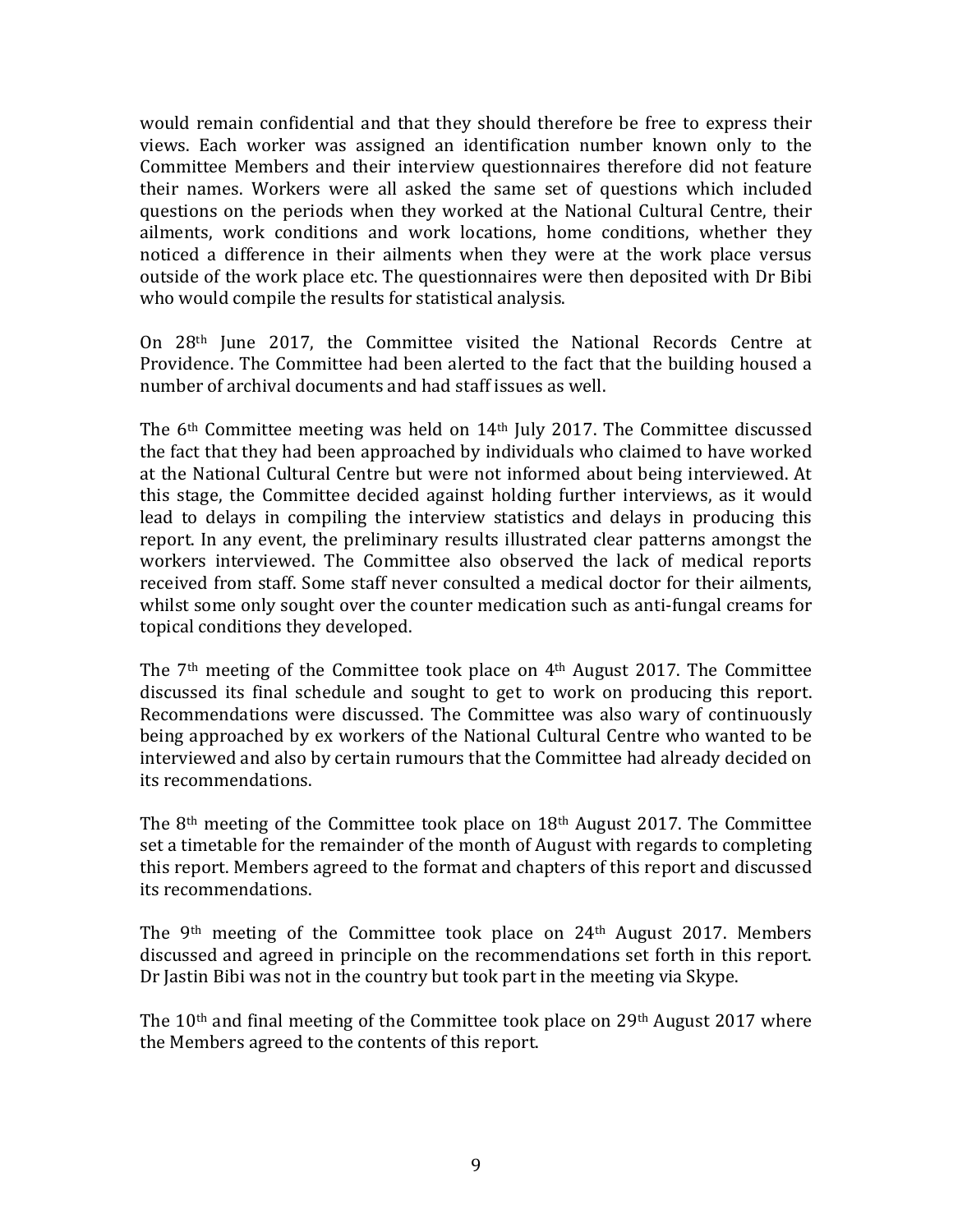# **Documents and Information Relied Upon**

**A.** The Committee members were each presented with a bundle of documents in electronic form. Below are a list of the documents that formed part of the original bundle: -

# Agreements

- Contract between Ministry of Tourism & Culture and Tall Cleaning Agency dated 10August 2016

# Budgets

- Fungus Assessment by French Experts (December 2015)
- Budget for Dr Moularat's First Visit
- Per diem for Fungus Experts Visit 23-30 January 2016
- Fungus Experts Budget Adjustments dated 25 January 2016

# Communications

- Letter from Mr Gabriel Essack to Dr Jude Gedeon dated 16 October 2015
- Faisl Bousta email to Mr Gabriel Essack dated 18 November 2015
- Faisl Bousta email to Mr Gabriel Essack dated 20 November 2015
- Dr Stephane Moularat email to Mr Gabriel Essack dated 1 December 2015
- Faisl Bousta email to Mr Gabriel Essack dated 8 March 2016

Fungus Management Committee Information

- Agenda of Meeting held on 26 February 2016

- The fungus problem at the national cultural centre – Proposal from Mr Gabriel Essack dated 6 October 2015

French Experts Background

- Curriculum Vitae of Dr Stephane Moularat including Passport Photograph Page
- Curriculum Vitae of Marie Dominique Parchas
- Curriculum Vitae of Dr Faisl Bousta
- Synopsis of the Three French Experts

Photographs

- 61 Photographs of the National Cultural Centre Premises by Mr Belmont taken in 2015 

- 29 Photographs of Staff Skin Conditions taken in February 2016

- 198 Photographs taken by the French Experts in 2016 of the National Cultural **Centre** 

- 131 Photos taken in 2016 by Parchas of La Bastille, National Cultural Centre, National Records Centre and other miscellaneous

- Data Sheet of Symptoms of staff of National Cultural Centre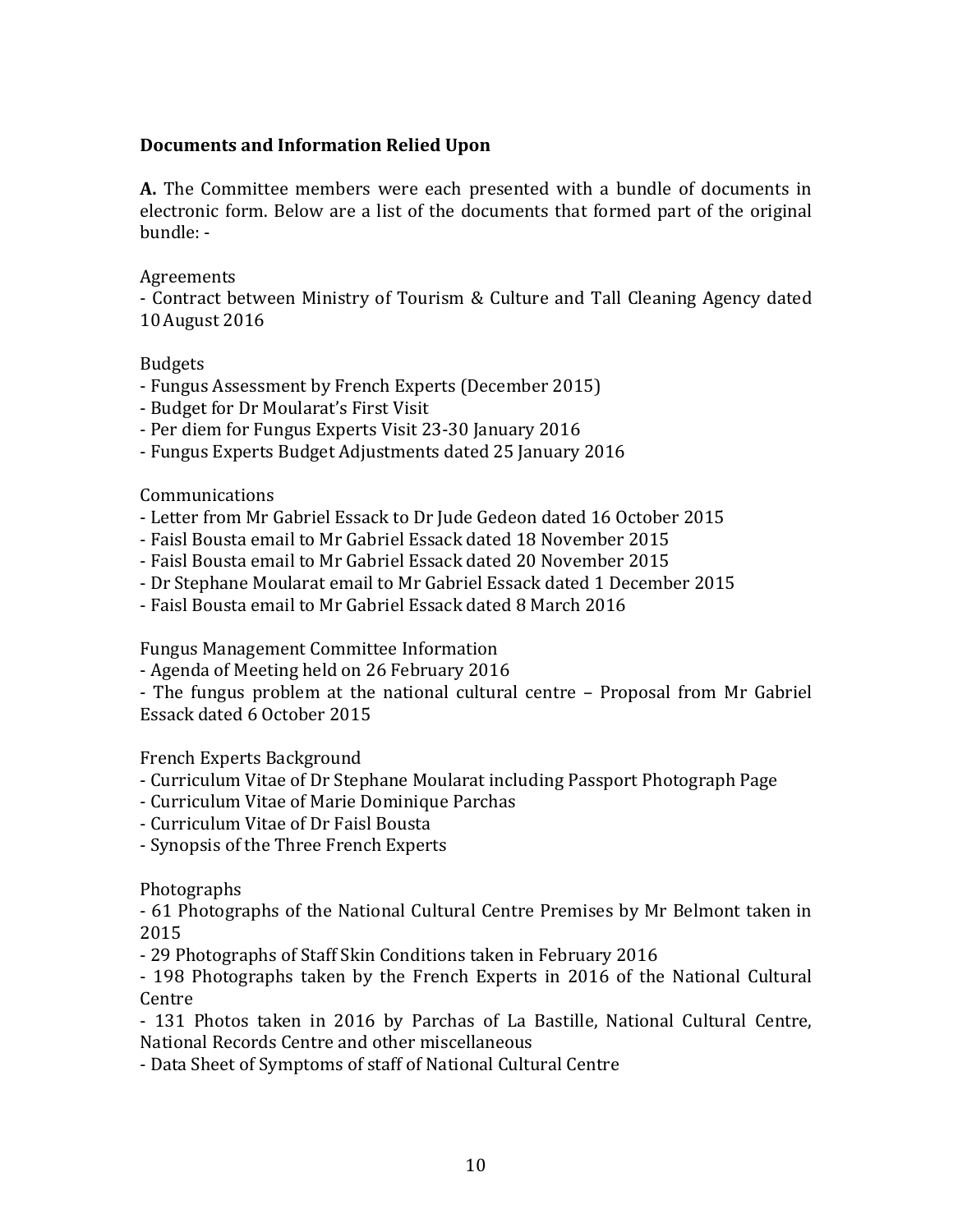Project Proposals

- Dossier for French Experts
- Fungus Action Plan 2015-2016
- Fungus Dossier for Faisl Bousta

- Justification Memo to Purchase Hy-Lite 2

# Quotations

- Quotation from Francois Bourges for Testing Seychelles National Library Environment

- Fungus Rapid Test Kit - Hy-Lite 2 – Picture & Pro Forma Invoice

- 2016 Quotation from Dr Moularat to evaluate indoor air quality

- 2016 Adjusted Ouotation from Dr Moularat

- 2016 Quotation from Helicon Conservation Support (Jaap van der Burg) for **Consultancy** 

- Memo from Merck Millipore

# Reports

- 2015 Fungus Report from the Seychelles Bureau of Standard on Administration Wing of the National Cultural Centre

- Report of Faisl Bousta & Stephane Moularat on National Archives Buildings (29) May 2016)

- 2015 Briefing of the Visit from the Plant Protection Unit

- Chronology of Events Compiled by Gabriel Essack in 2015

- 2015 Micro Swab Analysis for Yeast and Moulds from Ministry of Health with cover letter dated 29 October 2015

- Recommendations from Public Health Commissioner by letter dated 16 October 2015

- Letter dated 24 February 2016 from Ministry of Health with summary of observations of 56 staff medical referrals

- 2016 Preliminary Presentation by Dr Bousta and Dr Moularat to Management

- Minutes of Telephonic Meeting of 27 April 2016 between Dr Moularat and members of Culture Department

- Email dated 8 January 2016 from Ms Marie Dominique Parchas to Mr Gabriel Essack with recommendations on training

- 2016 Preliminary Results Report of French Experts

- Fungus Air Sampling Summary of Tests conducted by Seychelles Public Health Laboratory conducted on 29 October 2015

- La Bastille Situation Report dated 28 January 2016

- Minutes of Meeting dated 20 October 2015 between French Ambassador to Seychelles and Senior Officials from Culture Department

# Technical Documents

- 2016 Oxyde Dethylene Fiche Securite from French Experts

- 2016 How to use Biotine T

- Academic Publications from Ms Parchas

- Manual on the Storage of Archives by Ms Parchas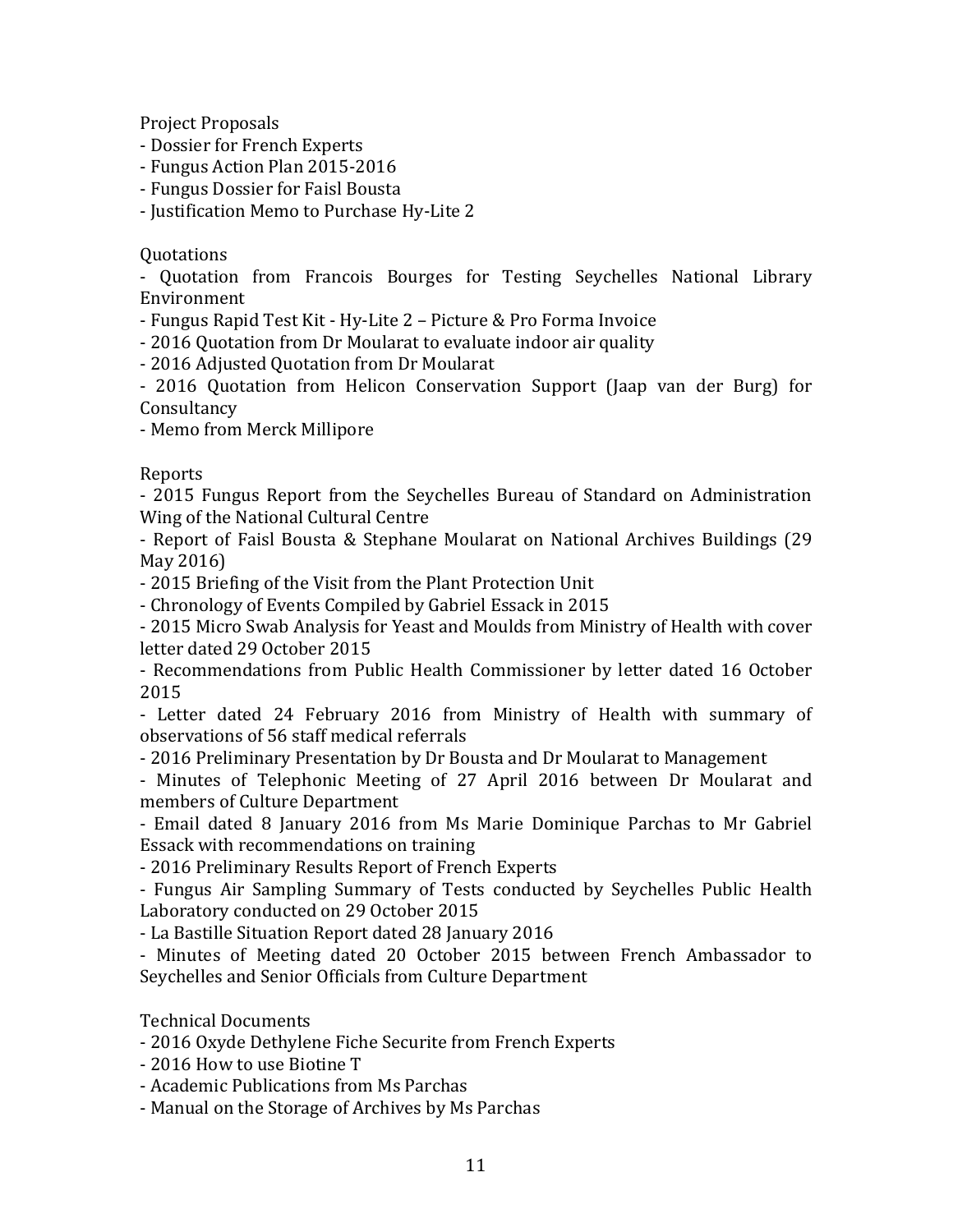- Byodet RFU – Advanced Detergent Sanitiser

- Email dated 9 February 2016 from Ms Parchas with recommendations on cleaning of books

- Article on Starage and Handling Cleaning of Books and Shelves
- Fungus Data Collection Form for staff
- Map of La Bastille Location
- Hy-Lite Application Manual
- Hy-Lite Equipment Manual
- Occupational Health Guideline for Ozone
- Schematic of National Cultural Centre

**B.** In addition to the above, the Committee was later provided with the following documents from the Government: -

- Letter from Staff of the National Library/Archives to the President dated 16 February 2016

- Recommendations of Mr Peter Lalande dated 4 January 2016 addressed to the President

- Department of Culture Handing-Over Report for Seychelles National Archives and Vision Statement of the Seychelles National Library

-Seychelles National Museum of History Brochure

**C.** The Committee received a handful of medical reports from staff of the Culture Department. These were from staff that consulted medical practitioners on their own accord and at their own cost. Some of these reports date from 2013 and some from as late as mid 2017, well into the period when the Committee were conducting its investigations.

In its site visits, Committee members took on-site notes and photographs.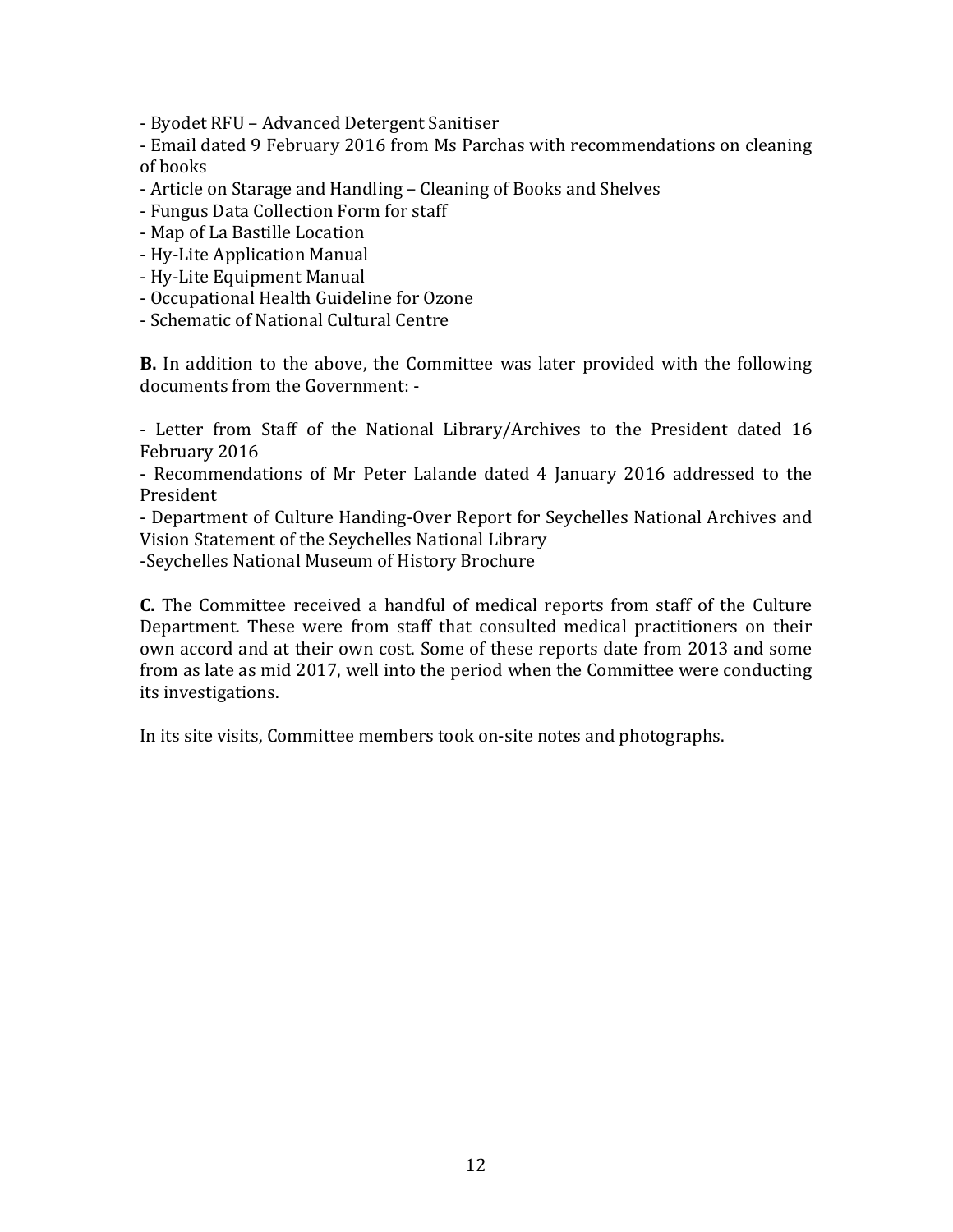### The Law: Civil Claim through the courts and Occupational Health

If a person who worked in the National Cultural Centre wished to make a formal claim for compensation through the courts, it is likely that they would have had to do so under the law of delict as espoused under Article 1382 of the Civil Code of Seychelles Act.

Article 1382.1 states that every act of "man that causes damage to another obliges him by whose fault it occurs to repair it". And so the law not only looks at who caused the damage, but also on whether that person is at fault. Article 1382.2 defines fault as "an error of conduct which would not have been committed by a prudent person in the special circumstances in which the damage was caused".

In other words, a person will be legally responsible for damaged that he has caused if that person committed an error of conduct.

Article 1382.4 goes on to state that a "person shall only be responsible for fault to the extent that he is capable of discernment;". This brings in the notion of foreseeability. In that if the damage caused was not capable of being discerned, then no claim can be successfully brought against the person.

A worker who therefore wanted to bring legal proceedings against the Government under delict would have to fulfill the elements stated above in order to claim successfully against the Government, which controls the premises of the National Cultural Centre. Credible evidence would have to be brought to court against the Government to show that the injuries or ailments that the worker suffered was caused by the Government, that the Government is at fault legally, in that the Government acted in error in allowing persons to work at the National Cultural Centre, and that the Government was capable of discerning the ailments suffered by such persons.

Evidence of one's ailments should ideally be brought to court in the form of a medical report. Evidence that one's ailments were caused by the Government may be more difficult to prove, in fact, if one took each case individually and analyzed the available facts and evidence, it may be difficult to be convinced that that person's ailments were caused by the Government. A May 2016 report by the French Experts Dr Moularat and Dr Bousta concluded that the fungal infections observed on many employees could only have been transmitted by human interactions. Even if a tribunal of fact could be persuaded that the Government caused the ailments, it may also be difficult to be convinced that the Government was capable of discerning that such damage could occur prior to the first outbreak of ailments amongst persons working at the National Cultural Centre in 2010. In light of the law and the evidential burden that a court of law would have had to consider, notwithstanding the law of prescription (one normally has a maximum of 5 years to bring a claim for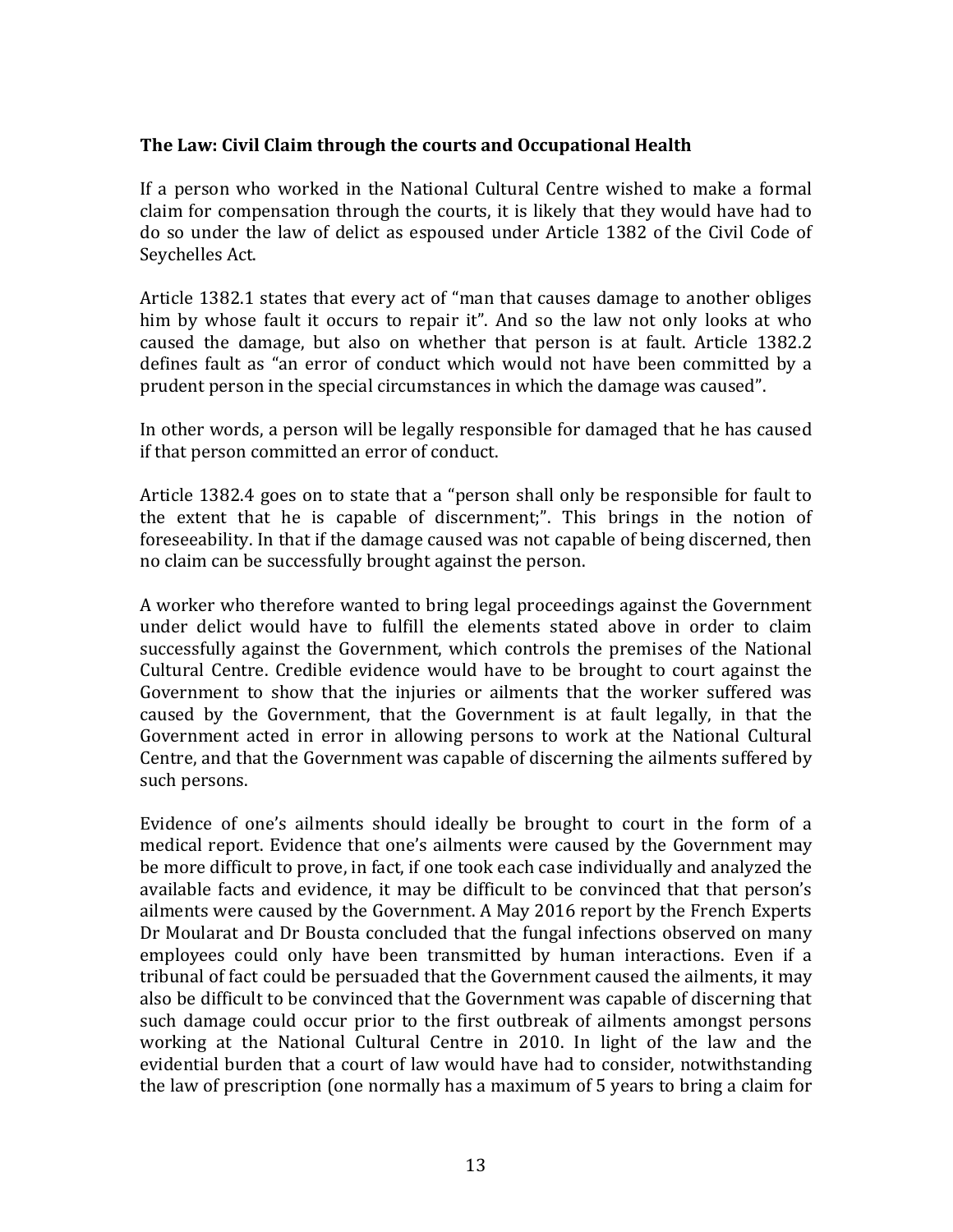personal injuries), the Committee therefore rules out recommending any compensation for any claims for ailments or damages suffered prior to 2010.

After the first outbreak of 2010, the Government and workers of the National Cultural Centre were now aware that the National Cultural Centre premises was potentially a hazard to the health and well being of persons who frequent it. The offices, repositories and documents were fumigated at this stage. This did not appear to stop the ailments that workers suffered and matters came to a head in early 2013 when there was a second outbreak of ailments amongst the workers of the National Cultural Centre, leading to the Government deciding to close down the premises. At this stage, it could be successfully argued before a court of law that the ailments suffered by the workers was capable of being discerned by the Government. But what caused the outbreak may not be capable of being ascertained with absolute certainty.

The burden of proof in a civil claim is on a balance of probabilities. That means that a court, in assessing whether a fact is proven, must assess the evidence and ask itself whether it is more likely than not that some matter is proven. This is unlike the burden of proof in a criminal trial, whereby a court must be satisfied beyond reasonable doubt that a person has committed the crime he stands accused of. And so if the issue at hand in civil proceedings is whether the ailments suffered by the workers of the National Cultural Centre caused by and is the fault of the Government, a tribunal of fact in civil proceedings must satisfy itself that it is more likely than not that the Government is at fault before it can go on to award any compensation.

The Committee members were cognizant of the legal process and the standard of proof required in civil proceedings. And in reaching its decisions, Committee members sought to emulate the burden of proof required in civil proceedings, i.e. on a balance of probabilities. The Committee was also mindful of the fact that in a court of law, not all evidence brought before it would be admissible, the Committee, not bound by the rules of evidence in a court of law, operated in a manner that allowed us to accept and analyze all information that was presented to us and that we collected.

The Committee members were also cognizant of the Occupational Health and Safety Decree, 1978. This law put a duty on every employer, including Government, to ensure the "health, safety and welfare at work of all his employees" (section  $4(1)$ ). Section  $4(2)$  of the Decree elucidates on this, stating, inter alia that the duties of the employer includes: (i) arrangements for ensuring safety and absence of risks to health in connection with the use, handling, storage and transport of articles and substances; (ii) the provision of such information, instruction, training and supervision as is necessary to ensure the health and safety at work of his employees; and (iii) as regards any place of work under the employer's control, the maintenance of it in a condition that is safe and without risks.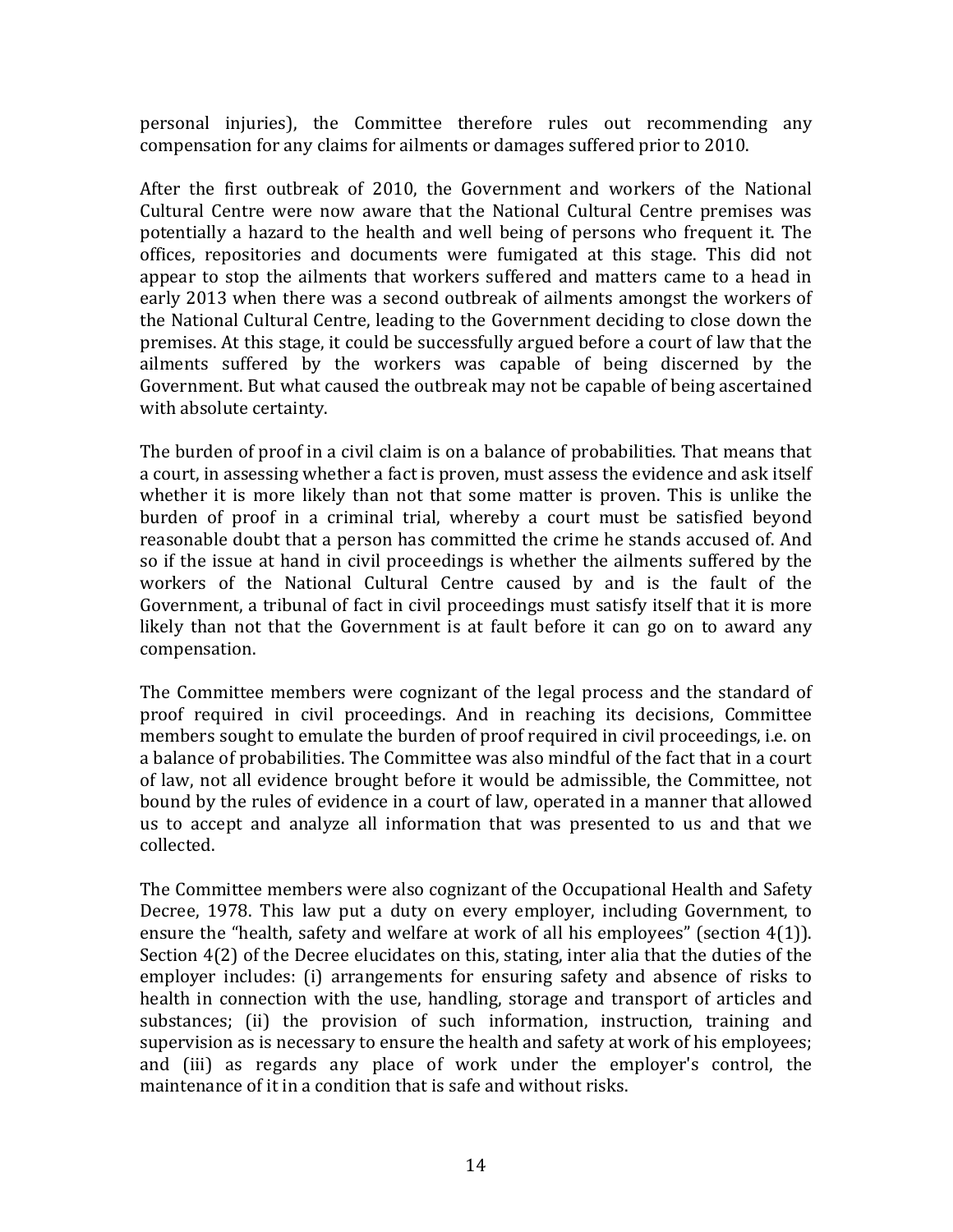The Decree also states, inter alia, that employees have  $(i)$  to take reasonable care for the health, safety and well being of himself and of other persons who may be affected by his acts or omissions at work; and (ii) as regards any duty or requirement imposed on his employer or any other person by or under law, to co-operate with the employer or that other person so far as is necessary to enable that duty or requirement to be performed or complied with. Essentially, an employee is also under a duty to act prudently with regards to his or her safety and to follow any safety instructions given. This is noteworthy because despite workers of the National Cultural Centre being instructed to wear safety gloves, masks and lab coats, Committee members observed that that practice was no being complied with by all relevant employees when the Committee made its site visits.

Nevertheless, the Decree goes on to state that it shall be an offence for any employer to fail to adhere to its duties under the Decree, provided that due diligence was not exercised by the employer. A court of law can also order an employer to remedy the matters that are in contravention of its duties under the Decree.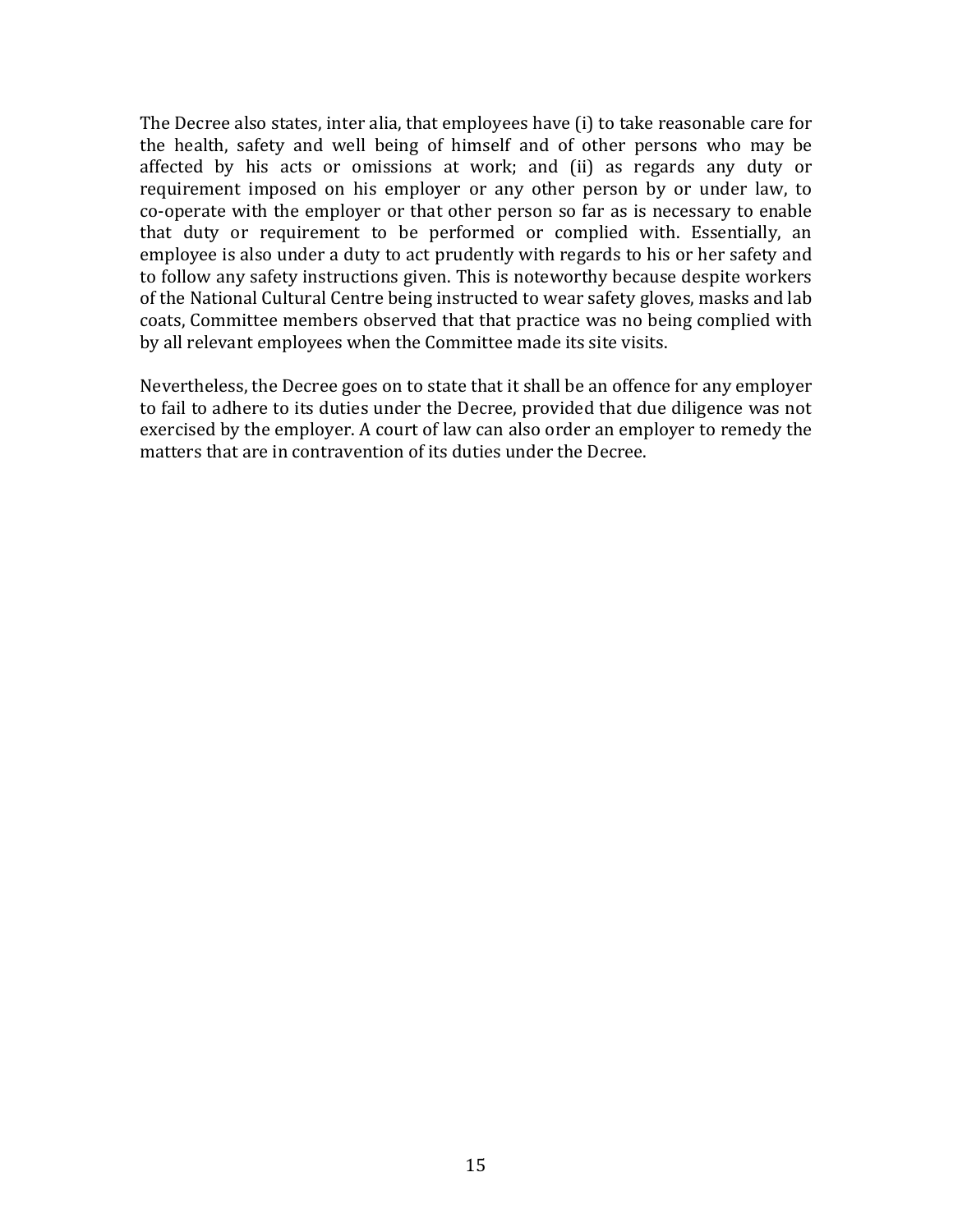# **Scientific Literature Review**

A WHO working group meeting, convened in Bonn, Germany, 17– 18 October 2007 concluded that there is sufficient epidemiological evidence to show that there is a health risk for occupants of damp or mouldy buildings, both houses and public buildings. There is an increased risk of health-related problems such as respiratory symptoms, respiratory infections, exacerbation of asthma and skin conditions. Some evidence suggests increasing risks of allergies and asthma. Although few intervention studies are available, their results have shown that remediation of dampness problems can reduce adverse health outcomes.

For instance, residential dampness is associated with a  $50\%$  increase in current asthma and substantial increases in other respiratory health outcomes, suggesting that  $21\%$  of current asthma in the United States may be attributable to residential dampness and mould (Fisk, Lei-Gomez, Mendell, 2007; Mudarri, Fisk, 2007). These estimates, for imprecisely defined risk factors, cannot indicate true causal relationships and must be interpreted with caution, but they suggest that some dampness-related risk factors contribute substantially to the burden of human respiratory disease.

There is clinical evidence that exposure to mould and other dampness-related microbial agents increases the risks of rare conditions, such as hypersensitivity pneumonitis, allergic alveolitis, chronic rhinosinusitis and allergic fungal sinusitis. Toxicological evidence obtained in vivo and in vitro supports these findings, showing the occurrence of diverse inflammatory and toxic responses after exposure to microorganisms, including their spores, metabolites and components isolated from damp buildings.

While groups such as atopic and allergic people are particularly susceptible to biological and chemical agents in damp indoor environments, adverse health effects have also been found in non-atopic populations.

Indoor environments contain a complex mixture of live (viable) and dead (nonviable) microorganisms, fragments thereof, toxins, allergens, volatile microbial organic compounds and other chemicals. The indoor concentrations of some of these organisms and agents are known or suspected to be elevated in damp indoor environments and may affect the health of people living or working there. In particular, it has been suggested that dust mites and fungi, both of which favour damp environments, play a major role. Dust mites and several fungi produce allergens known to be associated with allergies and asthma; many fungi also produce toxins and irritants with suspected effects on respiratory health.

It has been long documented that microbial agents in the indoor environment contribute to asthma. The Committee on the Assessment of Asthma and Indoor Air, Division of Health Promotion and Disease Prevention, Institute of Medicine,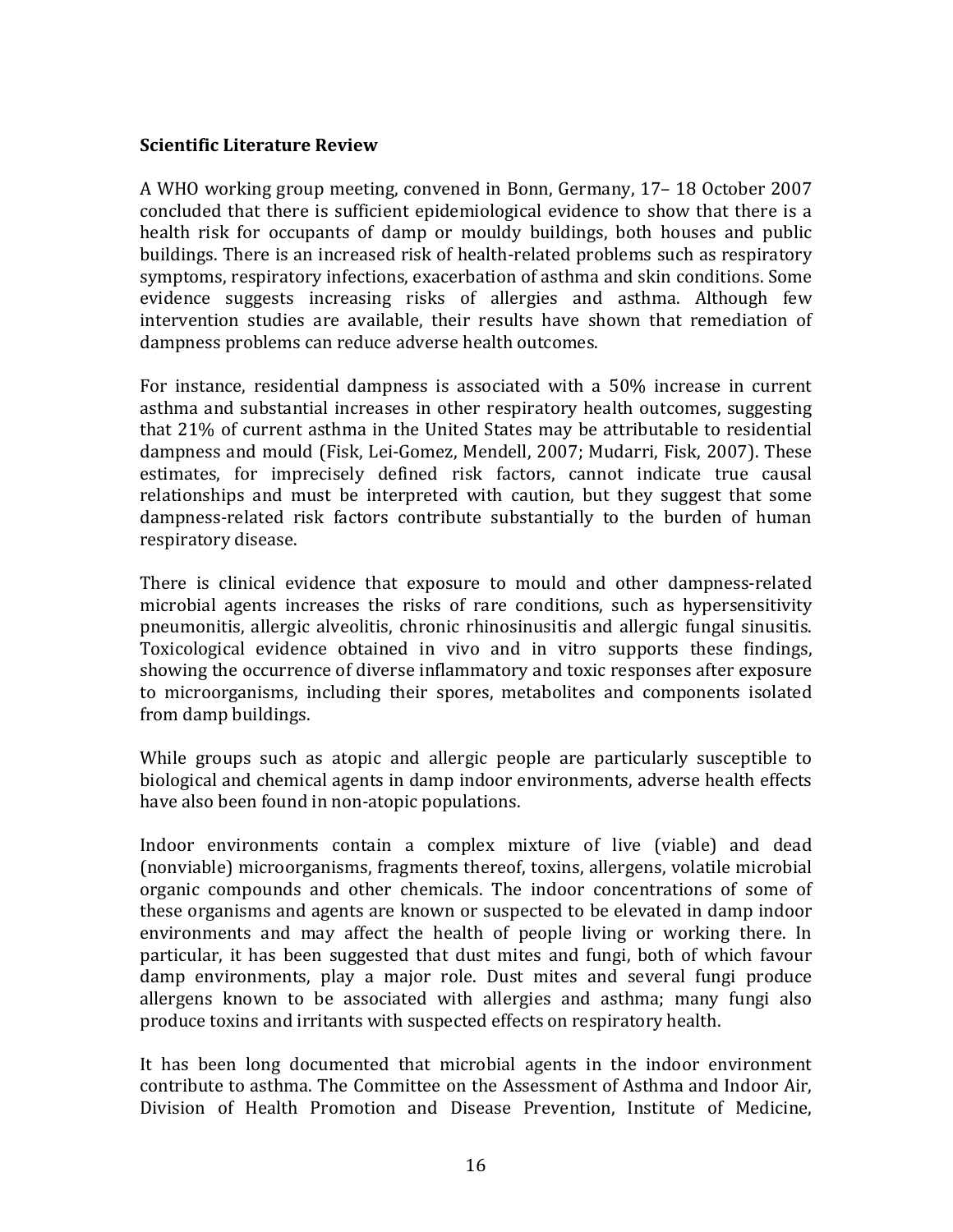published "Clearing the Air: Asthma and Indoor Air Exposures" and stated that exposure to moulds is associated with exacerbations of asthma (Institute of Medicine 2000).

Spores and other particulate material, as well as volatile organic compounds produced by microorganisms, building materials, paints and solvents, are potentially irritating. In epidemiological studies, the prevalence of respiratory and irritative symptoms has been associated with perceived mould odour, possible indicating the presence of microbial volatile organic compounds (Jaakkola, Jaakkola, Ruotsalainen, 1993; Ruotsalainen, Jaakkola, Jaakkola, 1995). It has been suggested that these compounds are present in damp buildings at levels sufficient to cause symptoms of irritation in exposed people (Hope, Simon, 2007). Furthermore, the sensation of unpleasant odours as such can cause stress responses and nonspecific somatic symptoms such as headache and nausea.

There is strong evidence that significant disease can result from dampness and fungi in the home or workplace (Brunekreef et al. 1989, Dales et al. 1991, Garrett et al. 1998, Kilpalainen et al. 2001). Dust mites in damp environments explain some of the relationship between dampness and respiratory symptoms. However, the causal relationship between the damp environment and health symptoms, including respiratory symptoms, headache, fatigue, and recurrent infections, is less well understood, and mould seems to represent part of the explanation (Bornehag et al. 2001).

Other microbes including bacteria; gram positive, gram negative, and mycobacteria grow on substrates in indoor environments and may contribute to occupants' health symptoms. It has been identified that bacterial species growing with mould could also produce toxins (Myatt and Milton 2000, Peltola et al. 2001, Falkinham 2003).

Taking all these possible risk factors into consideration, patients can present to primary care services with symptoms and health concerns that require consideration of environmental factors. In some cases, patients' exposure to moulds in their homes, offices, schools, and workplaces may be having a significant effect. The environment often has a role in the development and progression of diseases (Institute of Medicine 1988, Menzies and Bourbeau 1997).

In addition, patients present with irritant symptoms and a broad array of possible "toxic effects" that include neuro-psychiatric, cognitive deficits and digestive system problems that some researchers and clinicians have noted could be associated with mould exposure. Patients may have their own anecdotes and perceived symptoms, or they may be responding to alarming notices in the lay media.

In 2004 the Institute of Medicine (IOM) found there was sufficient evidence to link indoor exposure to mould with upper respiratory tract symptoms, cough, and wheeze in otherwise healthy people; with asthma symptoms in people with asthma; and with hypersensitivity pneumonitis in individuals susceptible to that immunemediated condition. The IOM also found limited or suggestive evidence linking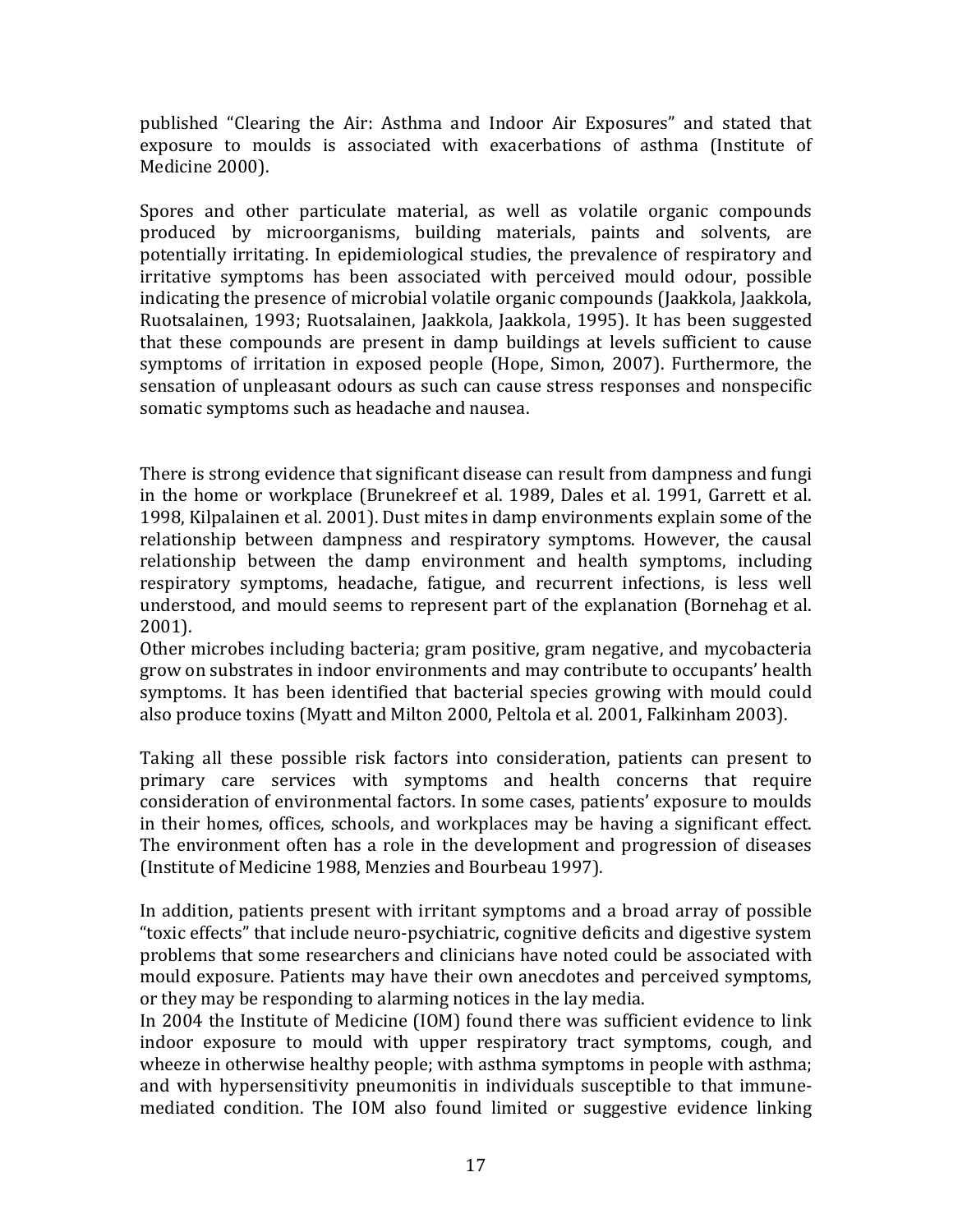indoor mould exposure and respiratory illness in otherwise healthy children. In addition, in 2004 the IOM found sufficient evidence to link exposure to damp indoor environments in general to upper respiratory tract symptoms, cough, and wheeze in otherwise healthy people and with asthma symptoms in people with asthma.

There are three factors when combine in indoor environments strongly support mould growth and the corresponding potential for human exposure to mould:

- 1. Building materials and books that can become sources of nutrition for mould which is in abundance at the National library and archives.
- 2. Moisture from leaking roofs, leaking pipes, or from condensation on or water intrusion through walls or basements which to certain extent exists at the National library and archives.
- 3. Inadequate or poorly maintained ventilation systems that may not provide enough air for dilution or dehumidification or that may themselves harbour sources of mould or disperse mould spores into the occupants' breathing zone which is the case in many locations at the National library and archives.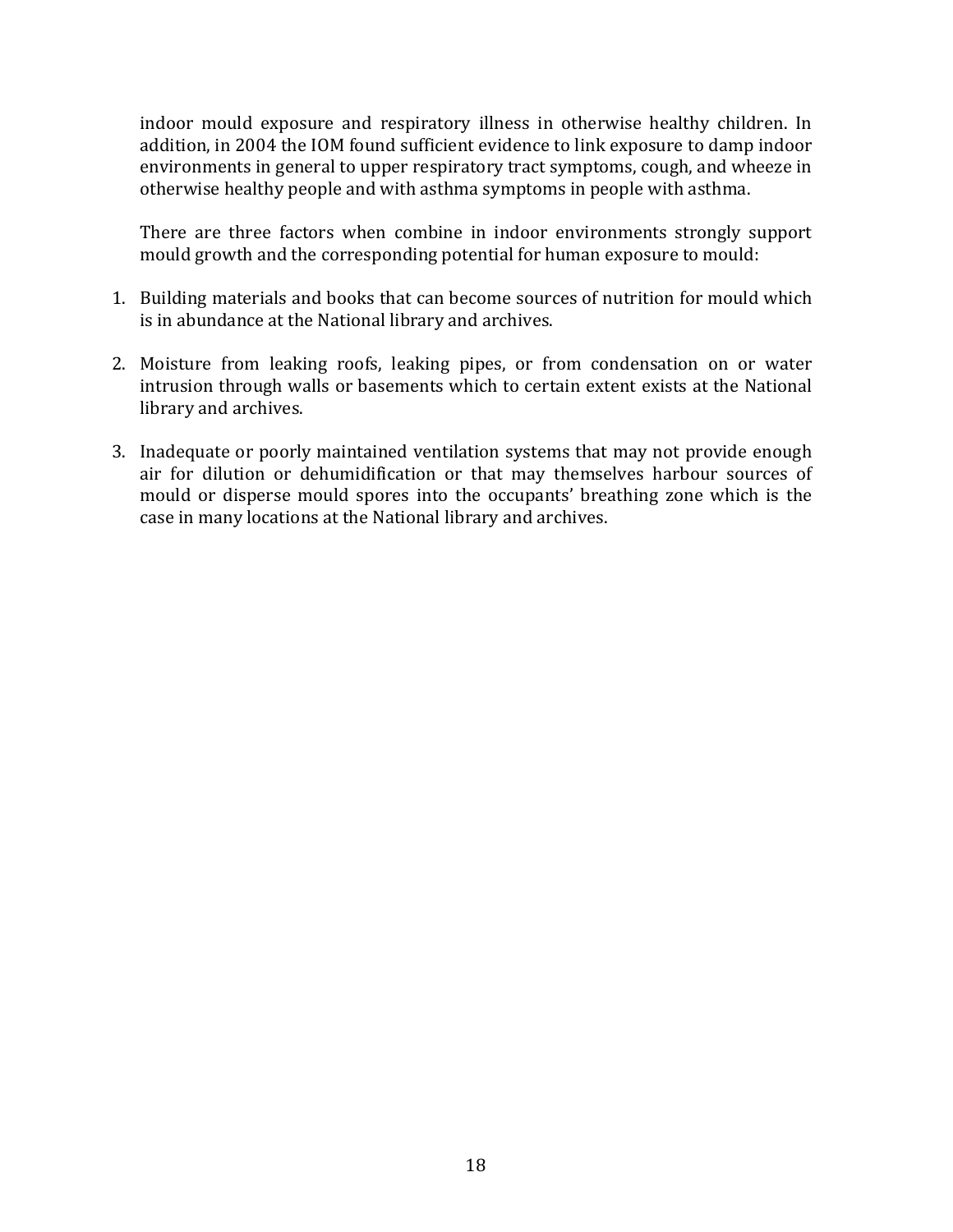### **Key findings from face to face Interviews**

Most of the staff working at the National Library, Archives and other sections affected by this outbreak were interviewed with a standardised structured questionnaire in order to better understand their working condition and possible health issues they might have experienced or currently experiencing.

Over the years, according to the interviews, the employees of the National Library, Archives and other sections are suffering from ailments which according to them are directly related to their working environment. In 2013, there was a report of increasing number of staff complaining of respiratory and skin conditions and so was the case in 2015.

Out of a total of 142 staff working as per payroll in the Department of Culture from Ministry of Youth, Sports and Culture 113 participated in the interview. The participants had a diverse profile with length of service ranging from less than one year to 45 years of which 63 had a length of service of 10 years or less, 18 had 11 to 20 years of service and 32 had a length of service of 21 years and above. Education level was determined according to school years completed of which 6 completed primary schooling, 27 secondary, 60 post-secondary and 15 studied at university level.

On average, the participants spend 8 hours a day and five days a week spent at work.

The staff performs a variety of duties according to their job descriptions ranging from general cleaning of books and documents, cataloguing, classification, processing and repair of books, dealing with clients to administrative duties of the libraries and archives. Some duties involving direct handling of old damaged books and documents may have a higher potential risk of being directly exposed to moulds and fungus.

Pertaining to the working environment,  $79$  out of 113 participants  $(70\%)$  claims that moulds and fungus could be seen in documents, on roof and walls of the building. This was also noted during several site visits conducted by the investigation team. Leaking roof and water seepage is a problem as reported by 64 out of 113 participants (57%) and strong musty odours at work especially in the mornings was reported by 90 participants  $(80%)$ . Inadequate or poorly maintained ventilation systems remains a problem in various departments whereby the central air-conditioning system has been decommissioned and several individual units installed with some having their outside unit installed indoors and according to 41 participants out of 107 (38%) with air-conditioning units admitted that their respective units are serviced regularly.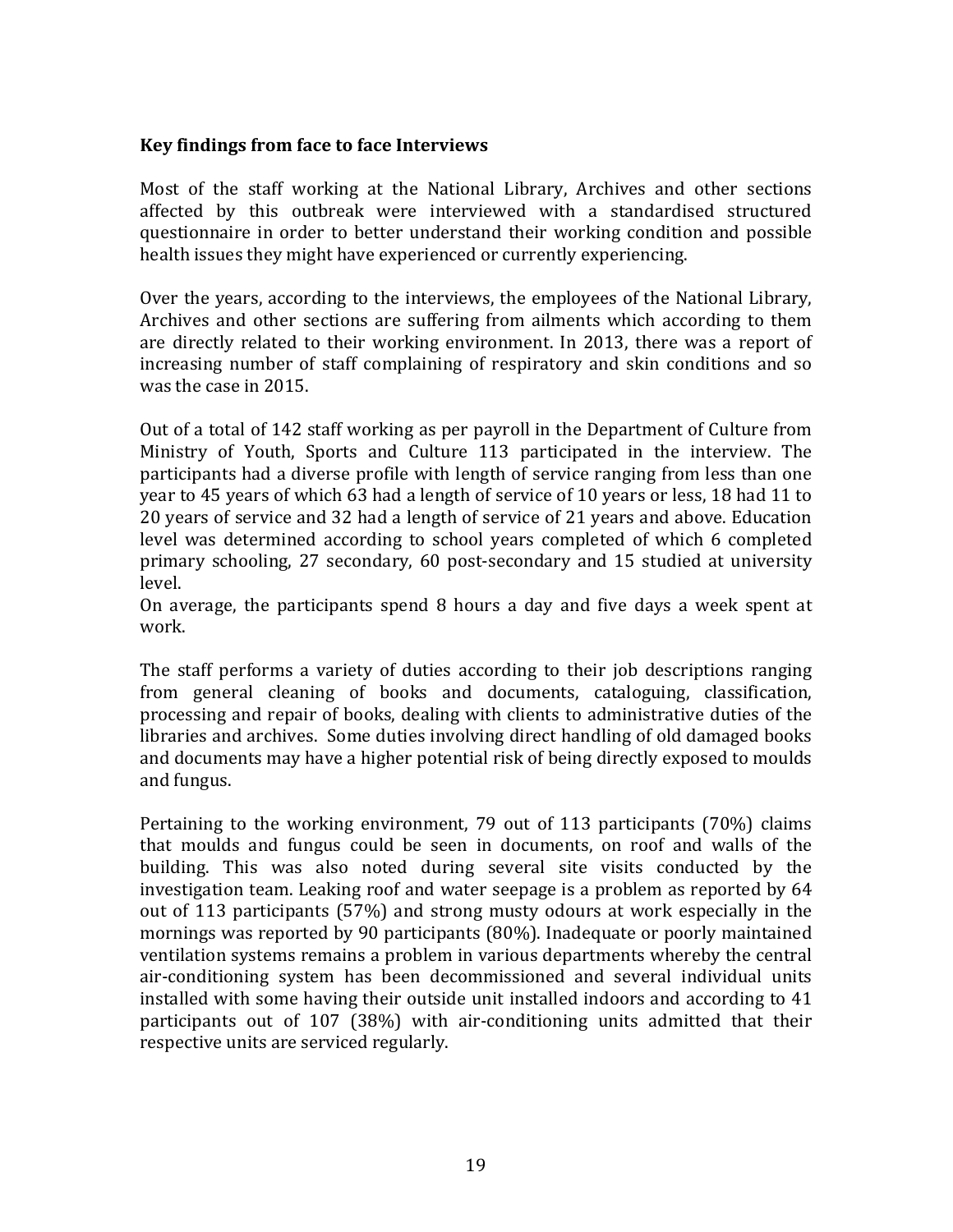The National Library original architecture has been modified in several places with partitioning and internal roofing, proof of planning approval for such modifications were not available.

When asked regarding possible health related problems, several conditions such as mucosal membrane irritation, hoarseness of voice, exacerbation of or new onset of asthma were some of the conditions reported but the most alarming was skin irritation of different severity reported by 101 out of 113 participants (89%). These claims were also crosschecked and verified against medical reports from private doctor and from clinical notes from special outpatient clinic organised by the Ministry of Health and turned out to be accurate.

# **Conclusion**

The most common types of illnesses directly related to mould are the allergic rhinitis and asthma. Clinically, it is well recognized that moulds can be major triggers. Exposure to mould antigens has long been implicated in the development of symptoms of perennial allergic rhinitis and such reactions also occur in funguscontaminated buildings as already illustrated. The early phase of the allergic response causes symptoms including clear rhinorrhea, nasal congestion, sneezing, post-nasal drip with sore throat, coughing, and hoarseness; and the late phase leads to increased nasal obstruction which has been reported.

In the lower airway, allergic inflammation can trigger bronchospasm, chest tightness, and shortness of breath, leading to either new onset of asthma or asthma exacerbations in sensitized individuals which was also reported.

Various dermatologic responses to mould have been described, including dryness, pruritus, and skin rashes and so was the case from the staff from the National Library and archives. Whether there is an immunologically mediated form of dermatitis in response to mould exposure in indoor environments is not clear, but in support of this, case reports of occupational contact dermatitis and contact urticaria secondary to mushroom or mould exposure.

There is extensive support of literature available and findings from the interviews strongly suggesting an association between the visible presence of moulds in the National Library and Archives with medical conditions suffered by the employees. There is also laboratory confirmation of the presence of moulds in various locations of the National Cultural Centre from tests conducted by the Seychelles Public Health Laboratory in 2015 which corroborate with the health issue claims and other findings.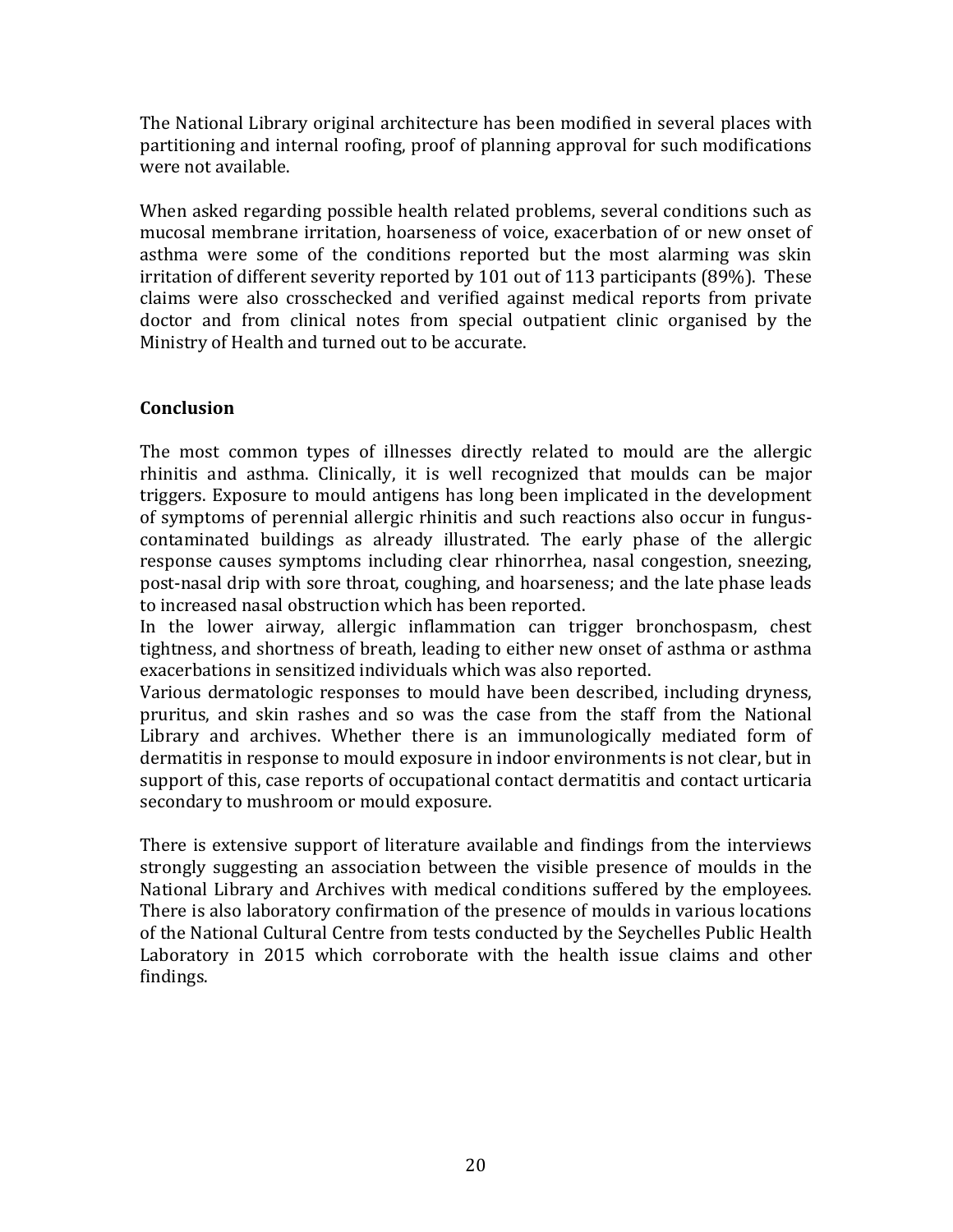# **Evidence of Causation**

A number of employees from the Culture Department, who are based at the National Cultural Centre in Victoria, have written to the President to express their concerns and disappointment at their continuous adverse working conditions and to request payment of compensation for their sufferings and pain endured due to occupational illness.

From available records and interviews conducted with persons who worked at the National Cultural Centre, the following have been confirmed:

1. After an outbreak of skin irritations amongst the National Archives staff in 2010, the National Archives' repositories, documents and offices were fumigated.

2. The National Archives and the National Library at the National Cultural Centre at Victoria were closed to the public for one year from early 2013 and the employees were sent home in mid 2014 due to an outbreak of skin irritations amongst the staff.

3. The employees were sent to Dr Murthy in 2014 for examination, following complaints of various illness and sores that they claimed was attributable to the work environment at the National Cultural Centre. The Culture Department paid Dr Murthy for his services.

4. Treatment started at the National Cultural Centre in 2014 as follows:

- Introduction of UV lights and other equipment
- Ozone treatment were done twice a month
- Cleaning of documents and building was done by the Contractors technicians

5. Employees who were sent home returned back to work after one year but they encountered more problems with the UV lights and equipment that were being used to treat the fungus. They were sent home again for another year from October 2015 to October 2016.

6. A special clinic for all staff of the National Cultural Centre was set up at the Yellow Roof of the Victoria Hospital in November 2015. But the 56 staff attended to were not provided with medical reports. In a letter from the Ministry of Health addressed to the Culture Department dated  $24<sup>th</sup>$  February 2016, Dr Reginald states that: -

"56 patients were referred mainly from National Archives and National Library, complaining of skin itchiness, watery eyes, stomach upset and breathing difficulties, allegedly after being exposed to substances in their working place environment.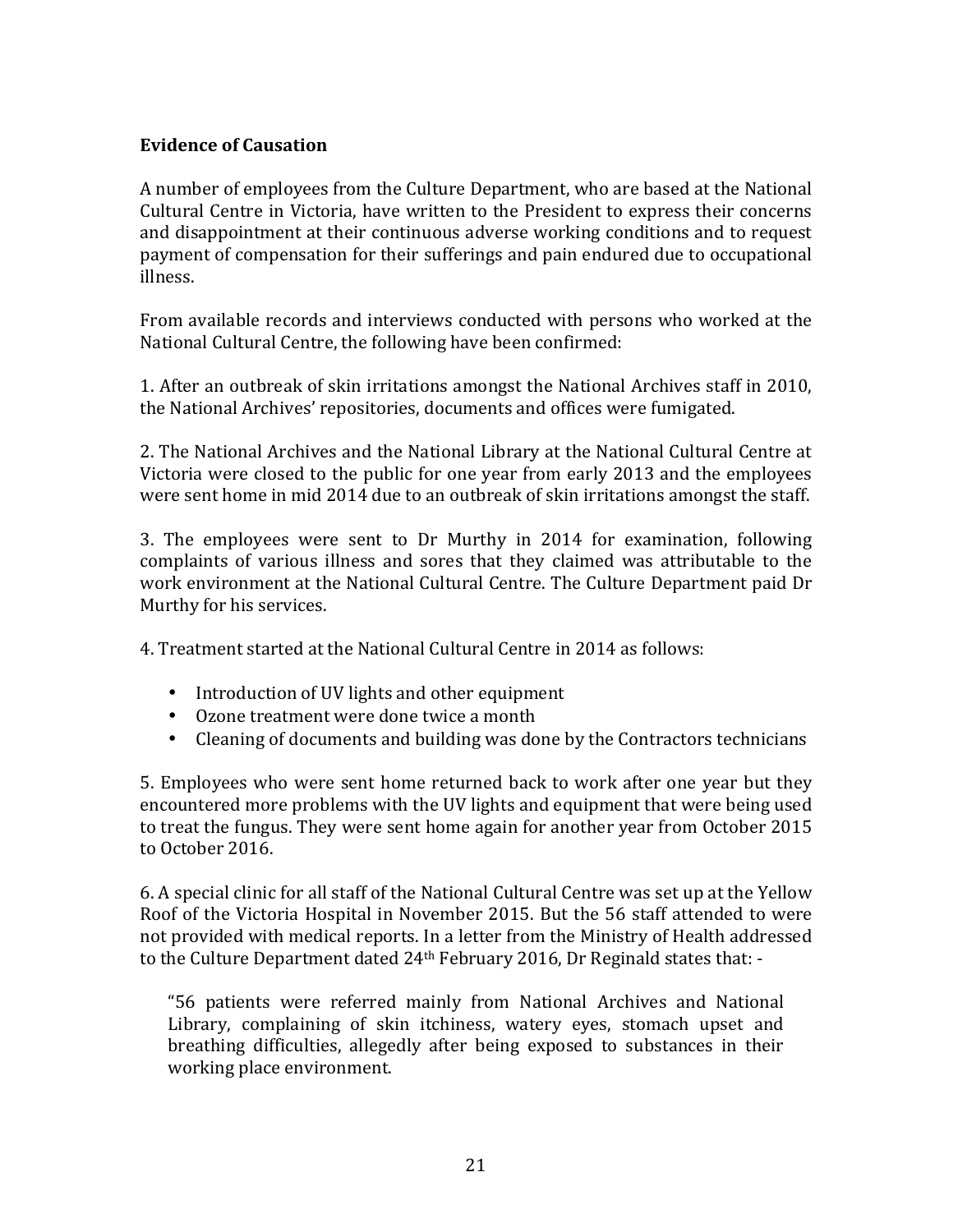Whilst most symptoms were mild, some patients had severe breathing problems requiring the use of steroids and inhalers. Though no microorganisms were identified the clinical symptons could be a reaction from irritative agents such as chemicals or fungus."

7. Tests for yeast and mould conducted by the Seychelles Public Laboratory on the  $9<sup>th</sup>$  November 2015 at the 9 separate locations within the National Archives resulted in 6 positive outcomes. Yeast and mould were confirmed on old books, within the Library attics shelf, a repository shelf and an old book in the library attic.

8. Two French experts, Dr Bousto and Dr Moularat were in Seychelles from 23rd to  $29<sup>th</sup>$  January 2016 to evaluate the situation and conducted tests on site during the period that the employees were sent home for the second occasion. Following the results derived from the various tests conducted, the UV lights and ozone treatment were stopped as they were found to be hazardous to human health causing ailments such as tingling sensations and soar throats. They also recommended that the building should be constantly cleaned and aired to improve air circulation and reduce the concentration of volatile chemicals in the air.

8. The employees were exposed to these undesirable conditions and they had to go and see private Doctors and spend their own money to buy medicines and ointments. 

9. Although their working environment is better now without prolonged exposure to the UV lights and ozone treatment the employees are continuously complaining of itchiness, tiredness and other illness which they believe is attributable to the condition at the National Cultural Centre.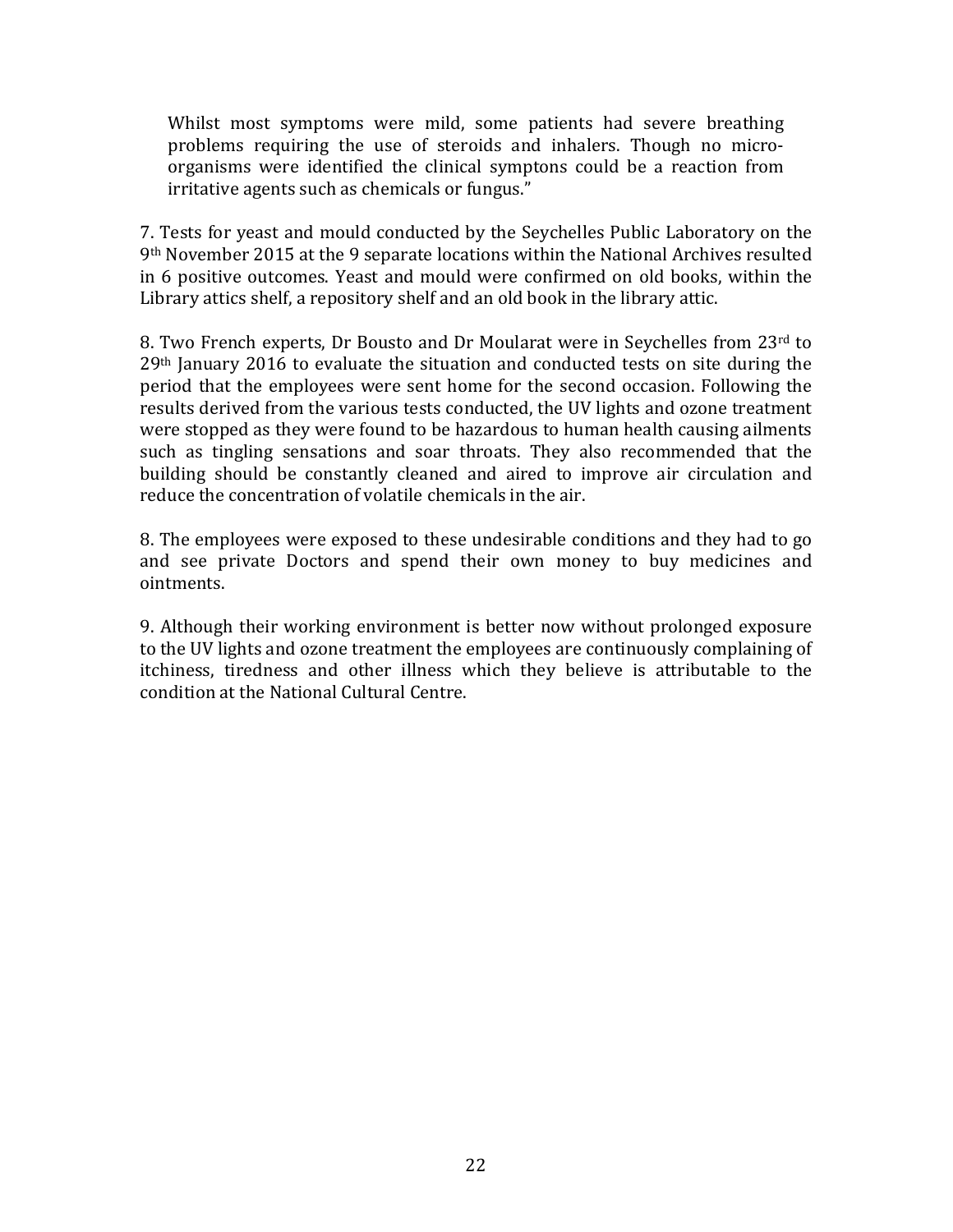# **Remuneration for Employees Located at the National Cultural Centre**

The staff from the **National Archives, the Museum and the National Library** of the Culture Department works under undesired conditions as they are often exposed to dust, fungi and chemicals which are used to preserve paper and different objects they deal with.

The current schemes of service make provision for staff of above mentioned divisions to be paid an Inducement Allowance at the rates specified below to compensate them for working under such undesired conditions:

## **Rates of Inducement Allowance SR**

| 1. | <b>Archives:</b><br>(fixed rate for all staff from Assistant<br><b>Restoration to Principal Archivist)</b>                                                                                                                                         | 2,000.00 |
|----|----------------------------------------------------------------------------------------------------------------------------------------------------------------------------------------------------------------------------------------------------|----------|
| 2. | Museum:<br>(The staff also need to lift heavy objects, climb<br>Ladders & scaffolding, go on field to collect<br>Specimens for museum collection & exhibition)<br>The allowance also cover for any work<br>undertaken outside normal working hour. |          |
|    | Receptionist                                                                                                                                                                                                                                       | 600.00   |
|    | Museum Assistant/Senior<br>$\bullet$                                                                                                                                                                                                               | 2,000.00 |
|    | Asst Museum Curator/Curator<br>٠                                                                                                                                                                                                                   | 2,000.00 |
|    | Museum Conservator & Restoration<br>٠<br>Assistant/Restoration Officer<br>Asst Museum Conservator and<br>$\bullet$                                                                                                                                 | 2,500.00 |
|    | <b>Exhibition Designer/Museum</b><br>Asst Herbarium Curator/Herbarium<br>$\bullet$                                                                                                                                                                 | 2,500.00 |
|    | Curator                                                                                                                                                                                                                                            | 3,000.00 |
|    | Director                                                                                                                                                                                                                                           | 3,500.00 |
| 3. | <b>National Library</b> (fixed rate for all staff)                                                                                                                                                                                                 | 2,000.00 |

The risk factor on the health of staff located at the National Cultural Centre in Victoria and the Records Centre at Providence, associated with their working conditions is high and there is a need for them to be paid a Location Inducement Allowance in addition to the current Inducement Allowance.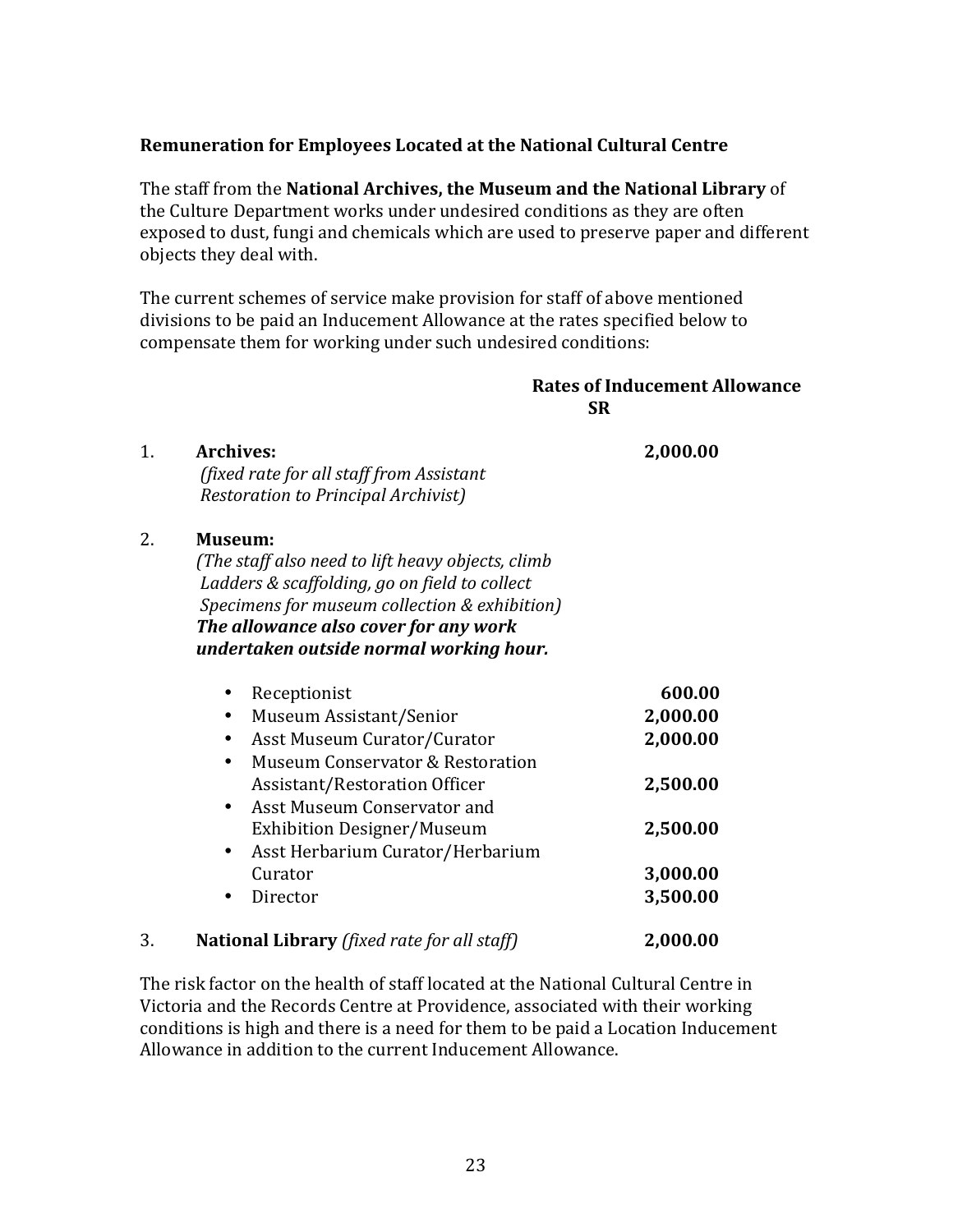#### **Recommendations – Compensation**

From the findings and reports produced to the Committee it is evident that the working environment at the National Cultural Centre has had an adverse/detrimental effect on employees of the Culture Department. The fact that the employees had to be treated and sent home for two years whilst the building and documents were being treated indicate that there is a problem despite the absence of medical reports to support employees' individual case for a claim on grounds of 'occupational illness'.

The Public Service Orders, section 330, which also make reference to the Occupational Safety & Health Decree, Cap 151, provide for employers to ensure that the work place is safe for employees whilst at work and entitle them to claim for compensation resulting from accidents whilst on duty.

In the case of the employees of the Culture Department located at the National Cultural Centre, their grievance and claim for compensation on grounds of 'occupational illness' should fall within the threshold of 'accidents whilst on duty'.

It is therefore recommended that a case is submitted to the Office of the Attorney General to determine the amount for the payment of compensation for persons who were employed at the National Cultural Centre, in Victoria and at the Records Centre at Providence who have been in employment for the **four and a half vears from 1st January 2013 to 30<sup>th</sup> June 2017, on a pro rata basis, to compensate them for their pain and suffering.** 

The date of  $1<sup>st</sup>$  January 2013 was chosen by the Committee as the starting point for the award of compensation as this was the timeframe in which a relatively large number of the persons interviewed stated that they started suffering from their ailments.

The Committee further recommends the resumption of a Location Inducement Allowance to workers at the National Cultural Centre as from  $1<sup>st</sup>$  July 2017, as elaborated upon in the following chapter.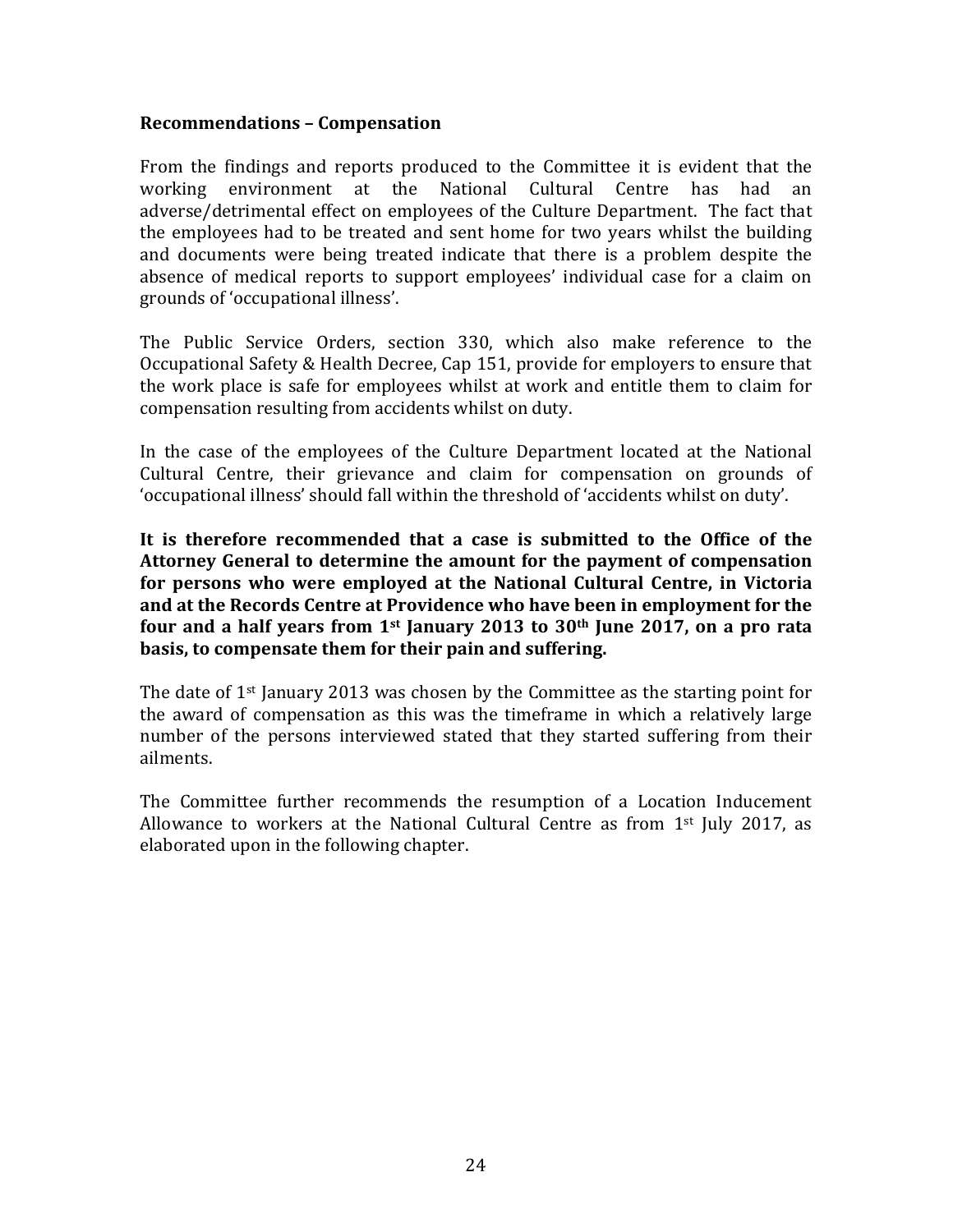# **Recommendations – Remedial Action and Future Practices**

# *1. Medical Treatment for Employees of the Culture Department*

To date employees of the Culture Department are still complaining of the undesirable working environment at the National Cultural Centre and the Records Centre and they claim that they have to incur additional expenses for payment of medical fees and medicines.

It is recommended that the affected employees are provided with free medical evaluation and *treatment for occupational illness until the National Cultural Centre and the Records Centre are treated and pronounced as safe working environments.*

# **2. Office Accommodation**

The National Cultural Centre currently accommodates the administrative staff of the Culture Department, the National History Museum, the Copyright Unit, the National Library and the National Archives and its staff.

Additionally since 2006 the office of the Electoral Commission has been occupying the space normally used as the lending librarywhich has been blocked off completely within the building. The lending library is currently not operational and the books have been placed in containers until the office space is vacated by the Electoral Commission. The building is therefore overcrowded and staff is occupying partitioned temporary offices which restrict the airflow and also contributing to the undesired working environment.

The National Archives has two Repositories where old books and documents are kept. The environment in the repository is unpleasant, even with air conditioning and humidifier, and prolong stay can be detrimental to one's health.

To free up space at the National Cultural Centre, alternative accommodation at the Le Chantier Mall has been reserved for the administrative staff of the Culture Department to be available in the first quarter of 2018. The office space which will be vacated at the National Cultural Centre will be re-allocated to staff of the Library so that the temporary offices can be demolished.

The National Cultural Centre is overcrowded and requires continuous cleaning and maintenance to ensure a safe working environment for all employees and the public that visit this establishment.

# It is recommended that:

a) The Electoral Commission moves out of the building and remove all the old *roofing sheets and blockage allowing the air to flow freely into the building;*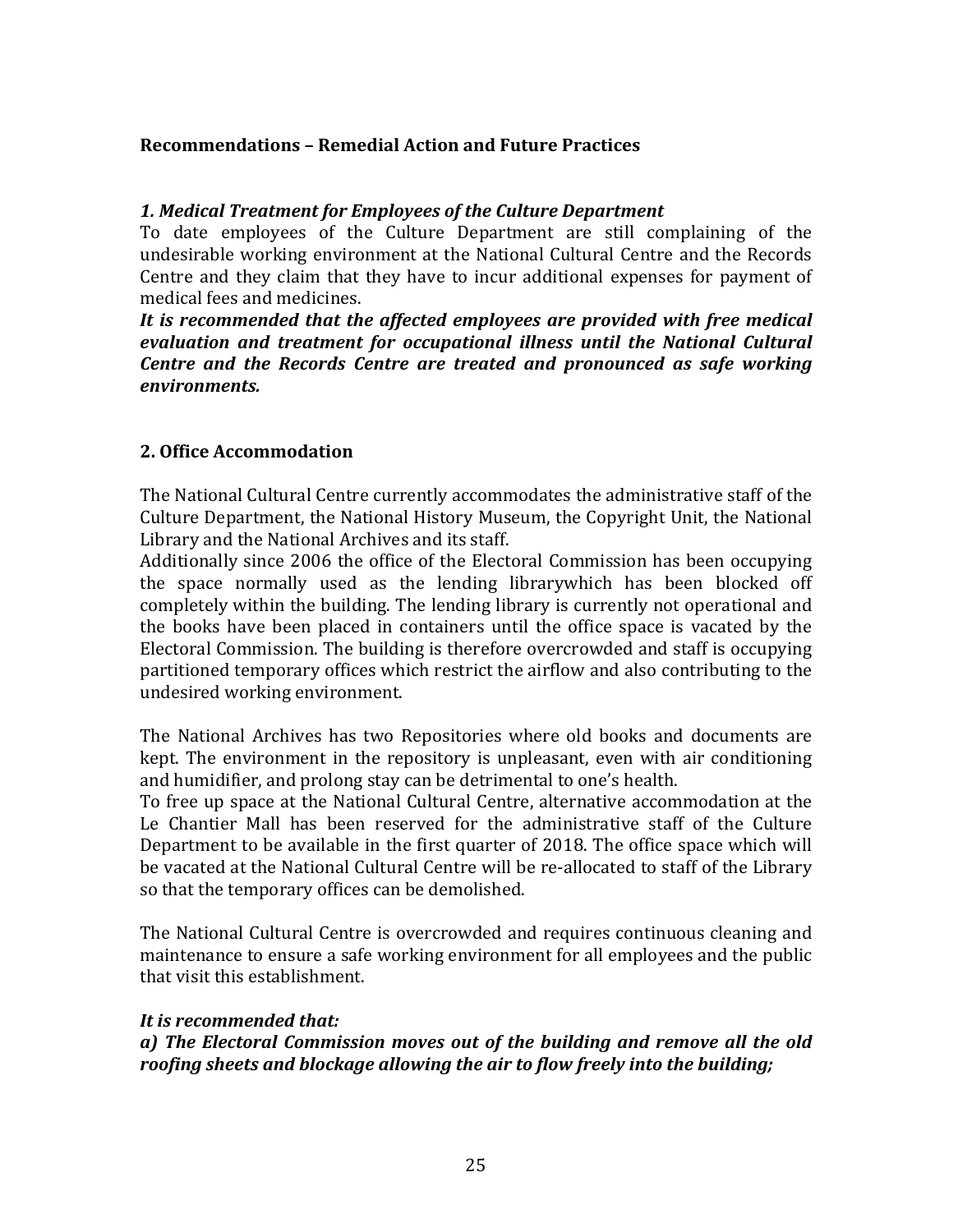b) Demolish the *temporary offices* once the administration staff of Culture **Department moves to their new location at Le Chantier Mall.** 

*c) A complete renovation plan should be prepared, including appropriate air condition units, and budgeted for to restore the building to its original state by an agreed date.*

*d)* In line with section 25 of the Occupational Safety and Health Decree, that *Health & Safety representatives are elected and appointed in the Culture*  **Department and that employees' are sensitized in keeping a high level of** *hygiene at the workplace, inclusive of appropriate use of safety apparel.* 

e)The construction of a new purpose built modern archival institution with *modern archival storage systems conductive to the Seychelles climate, in a suitable, preferably elevated location, is planned and budgeted for to relocate the Archives within the next five to ten years.* 

# **3. Location Inducement Allowance**

Employees of the National Library, Museum and Archives have to continuously be exposed to old documents and books at the National Cultural Centre, being the nature of their duties, even after the building has been treated and maintained.

It is recommended that the Scheme of Service for the National Library Cadre, the *Museum Cadre and the Archives be revised to include payment of a monthly* Location Inducement Allowance, of not less than SR1,000.00 to be effective from 1<sup>st</sup> July 2017, based on the frequency of exposure to such documents and books *taking into consideration the health risk of the employees.* 

# **4. Up-keeping and Maintenance of Public Records in Government**

The situation at the National Cultural Centre should be seen as an eve opener for other government organizations in the way they keep and maintain public records. Some reports pointed out that the source of fungus at the National Cultural Centre and the Records Centre could be from untreated documents sent to the National Archives from other government organisations.

# It is recommended that other government organizations are sensitized to keep *and maintain records in a clean environment and to conduct appropriate fungus treatment programmes.*

# **5. Review of Laws & Policies with regards to Document Retention**

That the Government consider further digitization and then possible disposal of hard copies of certain non-essential or low historical value documents. This may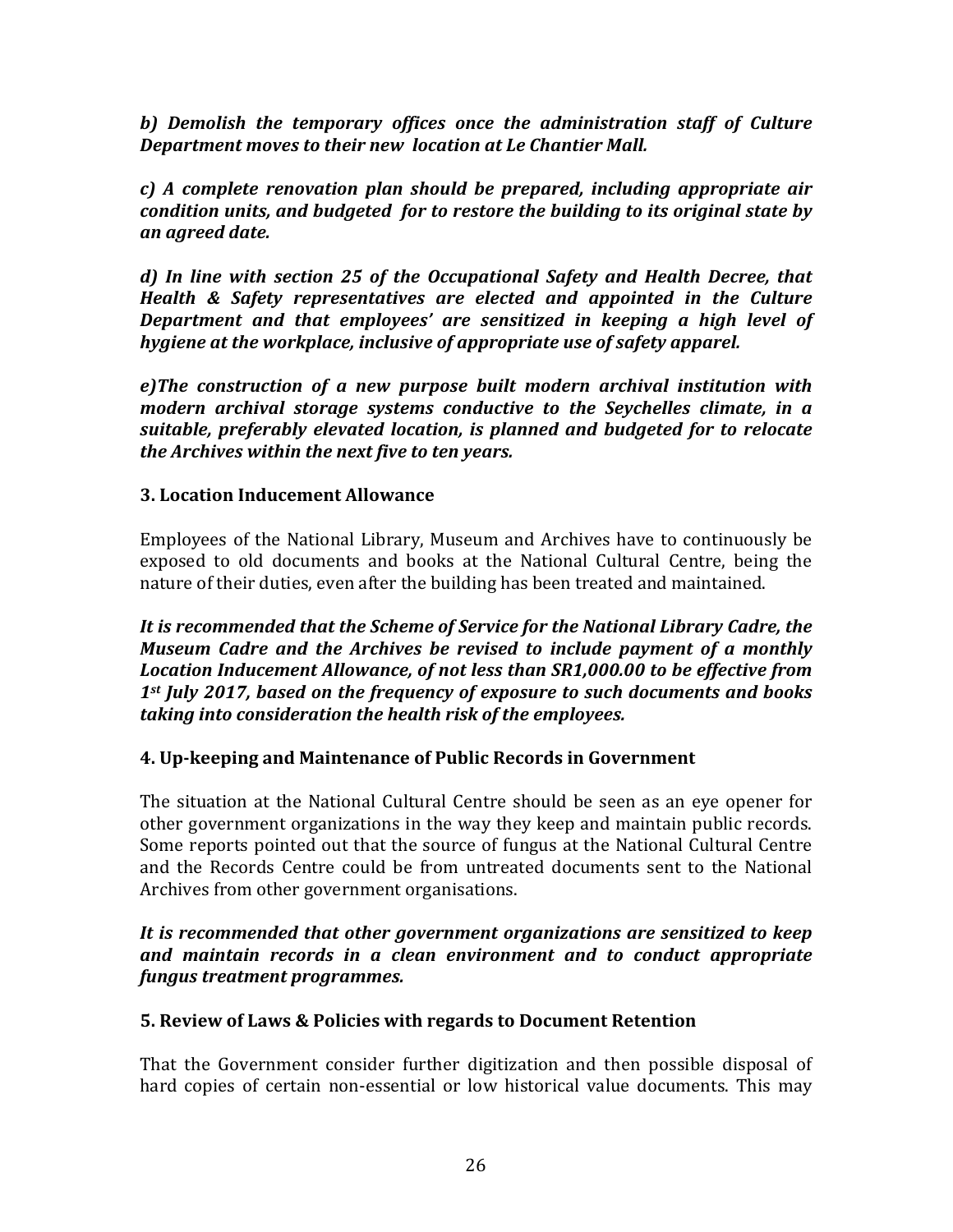require a review of the policies or the relevant laws, such as the Seychelles Archives Act.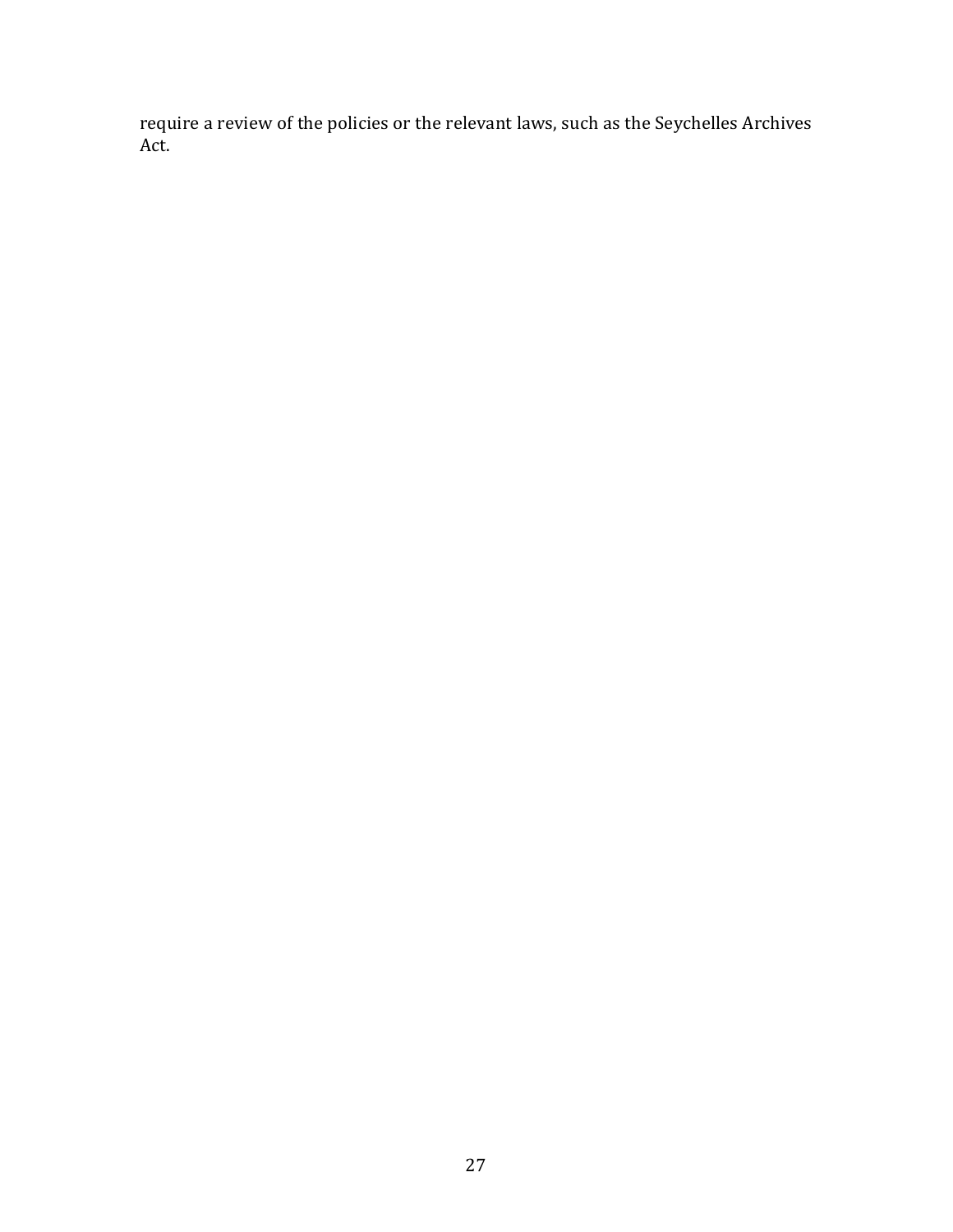# **References**

Bornehag CG et al. (2001). Dampness in buildings and health: Nordic interdisciplinary review of the scientific evidence on associations between exposure to 'dampness' in buildings and health effects (NORDDAMP). *Indoor Air*, 11:72–86.

Brunekreef B et al. (1989). Home dampness and respiratory morbidity in children. *American Review of Respiratory Diseases*, 140:1363–1367. 

Dales RE, Burnett R, Zwanenburg H (1991). Adverse health effects among adults exposed to home dampness and molds. *American Review of Respiratory Dis-eases*, 143:505–509. 

Falkinham JO. 2003. Mycobacterial aerosols and respiratory disease. *Emerging Infectious Diseases* 9(7):763-67. 

Fisk WJ, Lei-Gomez Q, Mendell MJ (2007). Meta-analyses of the associations of respiratory health effects with dampness and mold in homes. *Indoor Air*, 17:284– 296 Fisk WJ et al. (2002). Performance and costs of particle air filtration technologies. *Indoor Air*, 12:223-234.

Garrett MH, Rayment PR, Hooper MJ (1998). Indoor fungal spores, house dampness and associations with environmental factors and respiratory health in children. *Clinical and Experimental Allergy*, 28:459–467. 

Hope AP, Simon RA (2007). Excess dampness and mold growth in homes: an evidence-based review of the aero irritant effect and its potential causes. *Allergy and Asthma Proceedings*, 28:262–270. 

Institute of Medicine (IOM). 1988. Division of Health Promotion and Disease Prevention. *Role of the Primary Care Physician in Occupational and Environmental Medicine*. Washington, DC: National Academy of Sciences. http://books.nap.edu/catalog/9496.html 

Institute of Medicine (2000). *Clearing the air: asthma and indoor air exposures*. Washington, DC, National Academies Press.

Institute of Medicine (2004) *Damp indoor spaces and health*. Washington, DC, National Academies Press.

Jaakkola JJ, Jaakkola N, Ruotsalainen R (1993). Home dampness and molds as de-